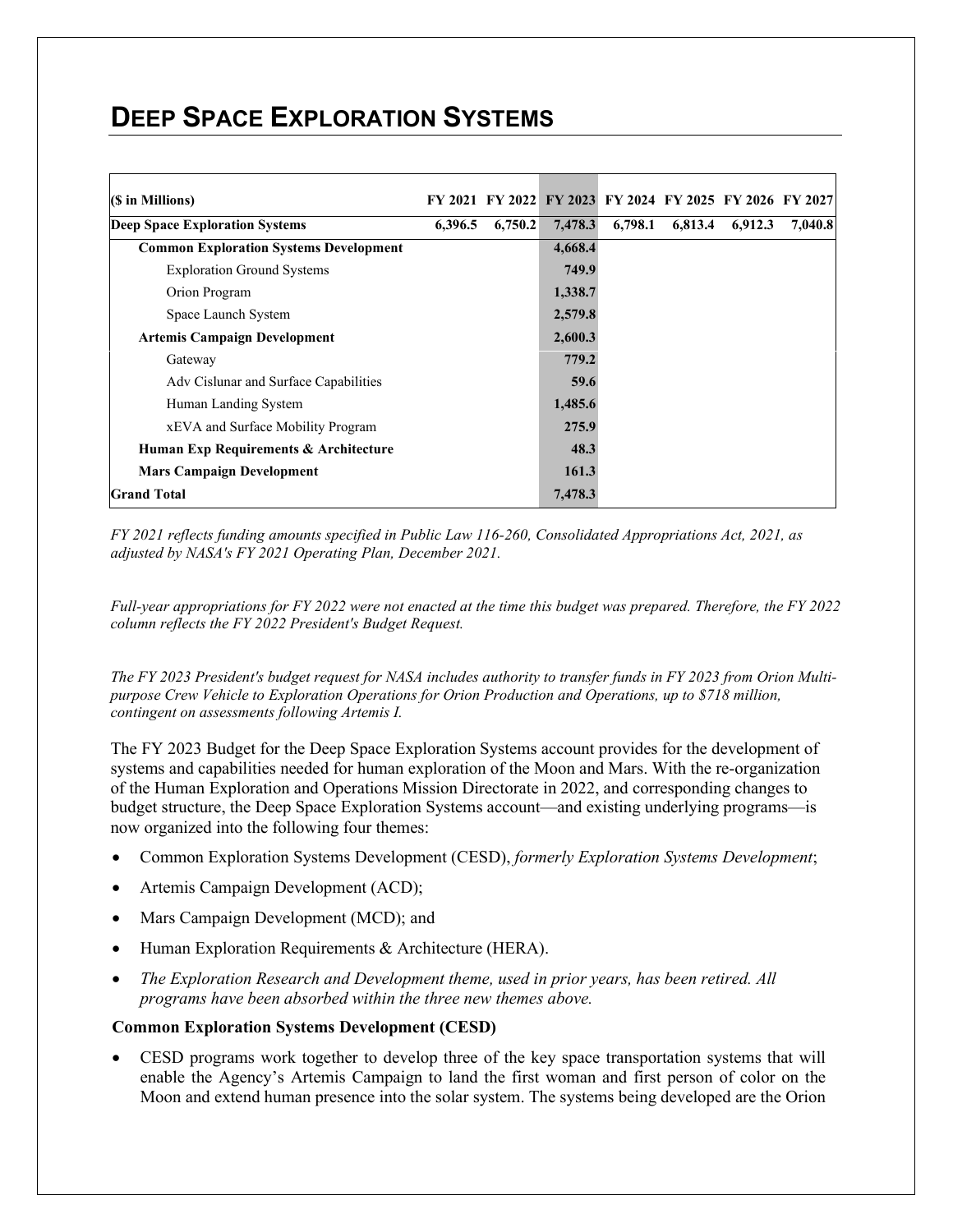## **DEEP SPACE EXPLORATION SYSTEMS**

crew vehicle, Space Launch System (SLS) launch vehicle, and Exploration Ground Systems (EGS). The first uncrewed launch of the SLS and Orion will occur no earlier than (NET) May 2022 and the first crewed launch date will occur NET May 2024.

- The Orion Program will finalize assembling and testing the first crewed vehicle and deliver the system to EGS at Kennedy Space Center. The program will start installing, assembling, and testing the second crewed vehicle and continue hardware production for the third vehicle. As Orion transitions from development into regular operations, funding and management responsibility will be transferred to the Space Operations budget account and Space Operations Mission Directorate.
- The Space Launch System Program's launch vehicle production and certification for flight will continue at Michoud Assembly Facility and Marshall Space Flight Center along with engine and core stage testing at Stennis Space Center. Key launch vehicle components will be delivered to EGS at Kennedy Space Center for integration into the final flight launch vehicle with the Orion crew vehicle. The Budget provides funding for development of the Block 1B upgrade for a new upper stage to the SLS.
- The Exploration Ground Systems Program will continue to prepare launch infrastructure and operations requirements in support of the SLS and Orion programs. Modifications to existing facilities and command and control systems will be ongoing, including continued construction of Mobile Launcher 2 and related facility modifications required for the Block 1B launch vehicle.
- NASA will explore contracting and management approaches for reducing the costs of future exploration missions to enable a more sustainable and scalable exploration program.

#### **Artemis Campaign Development (ACD)**

- The overarching goal of ACD is to develop the systems that will be used to land humans on the Moon, explore the lunar surface, and prepare for Mars exploration. ACD is developing and testing prototype systems, as well as planning and developing flight missions to lunar orbit and the Moon to develop systems and operation capabilities that enable an eventual mission to Mars. ACD is comprised of four programs: Human Landing System (HLS); Advanced Cislunar Surface Capabilities (ACSC); Gateway; and xEVA and Surface Mobility Program.
- The largest program in the FY 2023 ACD Budget is the HLS Program, which utilizes commercial partnerships to develop and jointly deploy the integrated landing system that will transport crew to and from the lunar surface and conduct a series of lunar missions using that capability. The Budget provides funding for the HLS Program to maintain competition for lunar landing services by supporting the development of multiple different lunar landing systems.
- The Advanced Cislunar and Surface Capabilities (ACSC) Program is managing and integrating the systems that NASA will use throughout the Artemis Campaign to access and explore the surface of the Moon. ACSC leads the integration of the human space flight elements of the Artemis missions starting with Artemis III.
- Gateway is a platform that will orbit the Moon and support lunar landers and surface activities. Gateway will eventually consist of a Power and Propulsion Element (PPE), the Habitation and Logistics Outpost (HALO); at least one module contributed by NASA's international partners; and be supported by U.S. commercial logistics services.
- xEVA and Surface Mobility Program is formulating the systems that NASA will use to explore the surface of the Moon. These surface systems include: the Lunar Terrain Vehicle; the Surface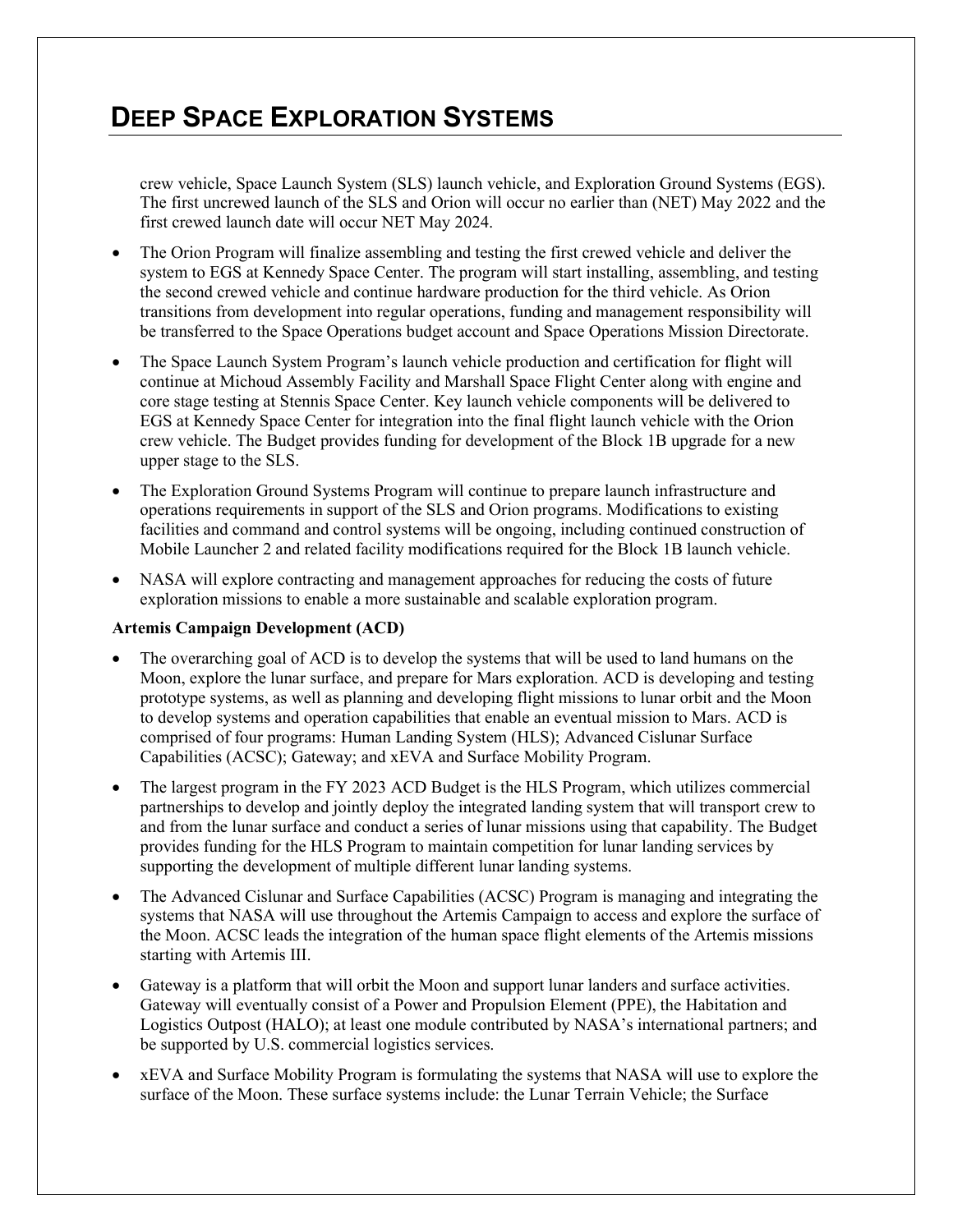## **DEEP SPACE EXPLORATION SYSTEMS**

Pressurized Rover; and xEVA surface suits that will provide capabilities and result in lessons learned and expertise that will support future Mars missions.

#### **Human Exploration Requirements & Architecture (HERA)**

- The goal of HERA is to provide support in the development of human exploration campaigns to the Moon and beyond. HERA's work will identify the exploration infrastructure required for Artemis missions that will inform future missions to Mars.
- The Moon & Mars Architecture (M&MA) Program is responsible for the integration of strategy and architecture across the Exploration Systems Development Mission Directorate and the Space Operations Mission Directorate portfolios. In the near term, M&MA is conducting trade studies to reduce risk and identify required technologies to be utilized as part of the Artemis Development Campaign and act as precursor systems for potential future Mars Development Campaign missions.

#### **Mars Campaign Development (MCD)**

- The overarching goal of MCD is to start working on long-lead technology challenges that will need to be solved in order for an eventual crewed mission to Mars to succeed. MCD will address these challenges through a combination of unique in-house activities, industry collaboration, and international partnerships. MCD is developing and testing prototype technologies, as well as planning and developing flight missions to lunar orbit and the Moon to develop systems and operation capabilities that enable an eventual mission to Mars.
- Exploration Capabilities, formerly known as the Advanced Exploration Systems Program, will continue work to identify and address knowledge gaps and deliver fundamental capabilities to provide astronauts a place to live and work with integrated life support systems, radiation protection, food, fire safety, avionics and software, logistics management, and waste management systems.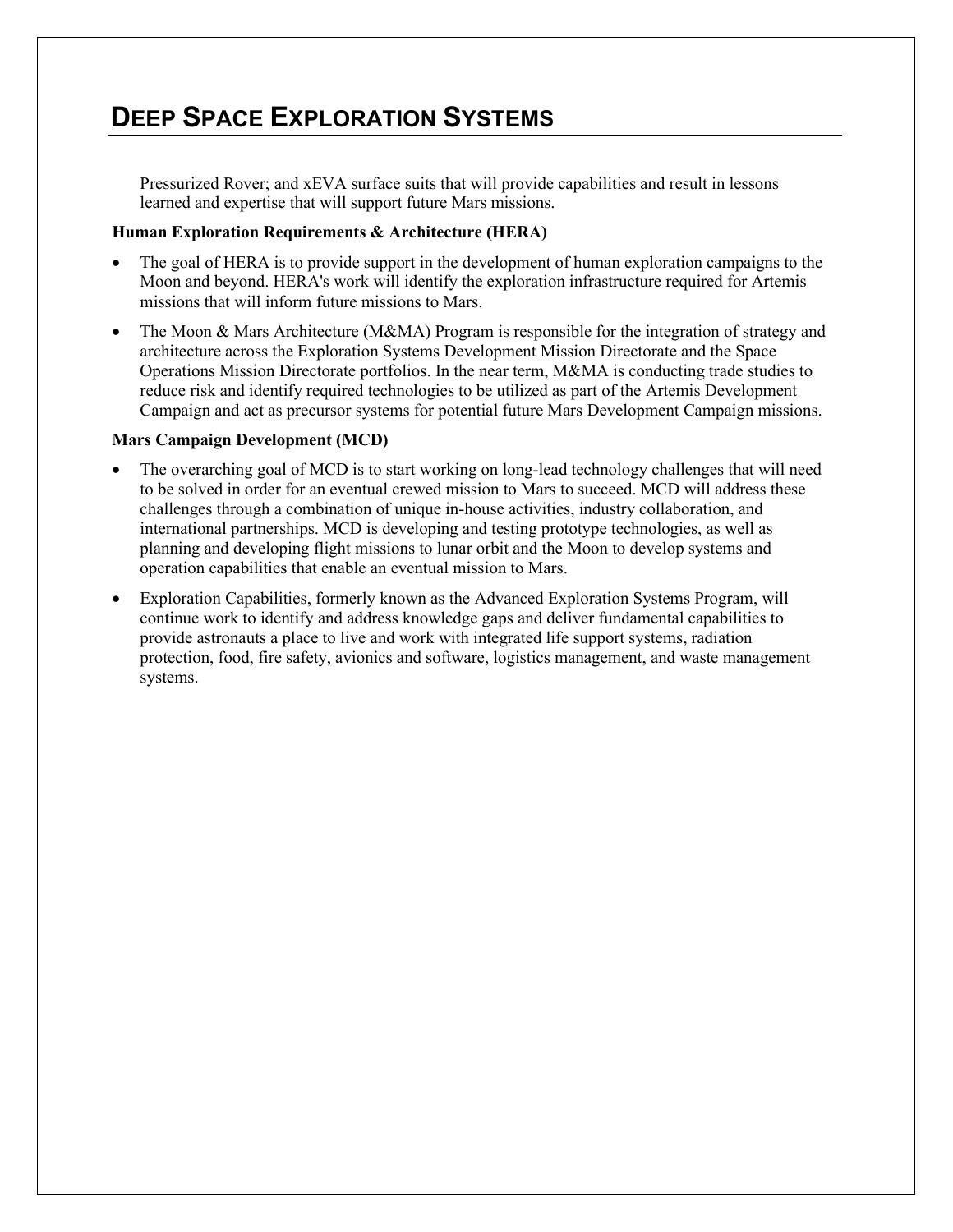# **SPACE OPERATIONS**

| (\$ in Millions)                       |         | FY 2021 FY 2022 FY 2023 FY 2024 FY 2025 FY 2026 FY 2027 |            |         |         |         |         |
|----------------------------------------|---------|---------------------------------------------------------|------------|---------|---------|---------|---------|
| <b>Space Operations</b>                | 4,101.9 | 4,147.6                                                 | 4,266.3    | 5,181.4 | 5,405.6 | 5,551.1 | 5,671.8 |
| <b>International Space Station</b>     |         |                                                         | 1,307.5    |         |         |         |         |
| <b>Space Transportation</b>            |         |                                                         | 1,759.5    |         |         |         |         |
| Commercial Crew Program                |         |                                                         | 117.5      |         |         |         |         |
| Crew and Cargo Program                 |         |                                                         | 1,642.0    |         |         |         |         |
| <b>Space and Flight Support (SFS)</b>  |         |                                                         | 975.0      |         |         |         |         |
| Space Communications and Navigation    |         |                                                         | 528.5      |         |         |         |         |
| Human Space Flight Operations          |         |                                                         | 101.5      |         |         |         |         |
| Human Research Program                 |         |                                                         | 151.2      |         |         |         |         |
| <b>Launch Services</b>                 |         |                                                         | 93.9       |         |         |         |         |
| Rocket Propulsion Test                 |         |                                                         | 48.2       |         |         |         |         |
| <b>Communications Services Program</b> |         |                                                         | 51.7       |         |         |         |         |
| <b>Commercial LEO Development</b>      |         |                                                         | 224.3      |         |         |         |         |
| <b>Exploration Operations</b>          |         |                                                         | <b>TBD</b> |         |         |         |         |
| Orion Production & Sustainment         |         |                                                         | <b>TBD</b> |         |         |         |         |
| <b>Exploration Operations</b>          |         |                                                         | <b>TBD</b> |         |         |         |         |
| <b>Grand Total</b>                     |         |                                                         | 4,266.3    |         |         |         |         |

*FY 2021 reflects funding amounts specified in Public Law 116-260, Consolidated Appropriations Act, 2021, as adjusted by NASA's FY 2021 Operating Plan, December 2021.*

*Full-year appropriations for FY 2022 were not enacted at the time this budget was prepared. Therefore, the FY 2022 column reflects the FY 2022 President's Budget Request.*

*The FY 2023 President's budget request for NASA includes authority to transfer funds in FY 2023 from Orion Multipurpose Crew Vehicle to Exploration Operations for Orion Production and Operations, up to \$718 million, contingent on assessments following Artemis I.*

The FY 2023 Budget for the Space Operations account is comprised of five themes: International Space Station (ISS), Exploration Operations, Space Transportation, Space and Flight Support (SFS), and Commercial LEO Development.

#### **International Space Station (ISS)**

- The budget funds ongoing ISS operations, transportation, and research, consistent with the Administration's decision to propose extending ISS operations through 2030.
- ISS supports the emerging commercial economy in low-Earth orbit (LEO) as well as the future of deep space human exploration. The ISS:
	- Promotes commerce in space as new commercialization concepts are explored and stimulates non-NASA demand to support development of commercial destinations under the Commercial LEO Development Program;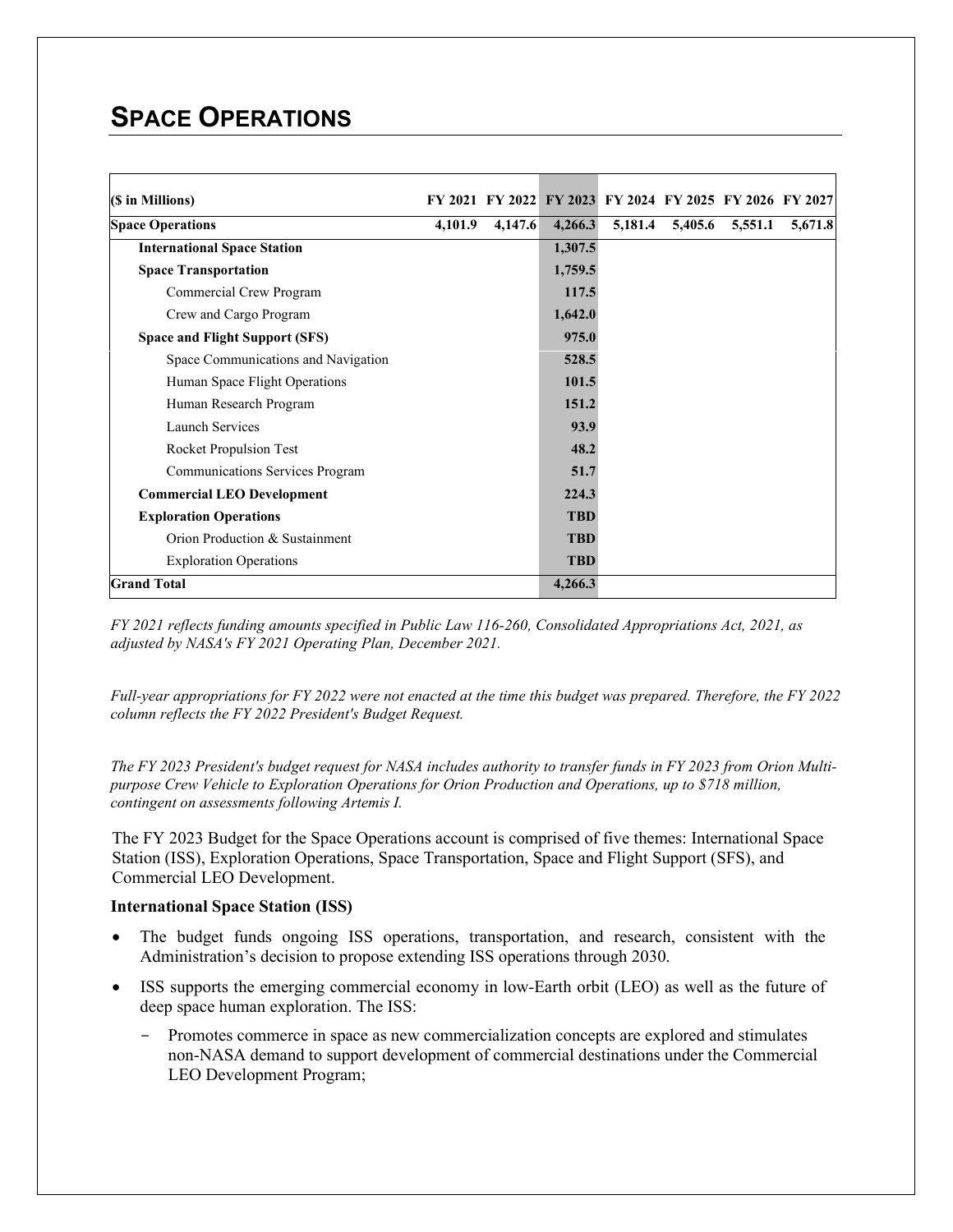## **SPACE OPERATIONS**

- Enables scientists to identify and quantify risks to human health and performance, develop countermeasures, and develop and test technologies that protect astronauts during extended human space exploration;
- Supports NASA research and development in the areas of biological and physical science, as well as Earth and Space Science missions;
- Conducts research to benefit humanity through the ISS National Lab; and
- Maintains the ISS international partnership that has brought together astronauts and scientists from dozens of spacefaring nations in peaceful and cooperative activity.
- NASA is working to foster a robust commercial economy in LEO in which NASA will be one of many customers. Through the ISS, NASA currently meets its own requirements for research and technology development, while also supporting a burgeoning community of non-NASA users. Over time, NASA has been and will be transitioning various aspects of human spaceflight operations in LEO to the private sector. This includes a transition from the ISS to commercial space stations, starting when they become available in the late 2020's. Extension of ISS operations through 2030 allows time to complete this transition while avoiding a gap in LEO capabilities.

#### **Space Transportation**

- Continues NASA's partnership with the United States commercial space industry to develop and operate safe, reliable, and affordable systems to transport crew to and from ISS and LEO. This program has laid the foundation for more affordable and sustainable future human space transportation capabilities, bolstered American leadership, reduced current reliance on foreign providers for this service, and helped stimulate the American aerospace industry.
- Sustains NASA's ISS cargo supply function in partnership with American private industry.
- Continues to advance commercial spaceflight and support American jobs.

#### **Space and Flight Support (SFS)**

- Provides mission-critical space communications and navigation services to customer missions, including human spaceflight, science, and commercial crew and cargo missions.
- Advances next-generation space communication technologies, including optical communications, Delay/Disruption Tolerant Networking, and autonomous navigation to reduce costs and improve performance.
- Begins infrastructure changes to support human and robotic exploration of the Moon, including providing a lunar relay capability and enhanced position, navigation, and timing.
- Continues development efforts to demonstrate the use of commercially-provided communication services to support NASA missions.
- Understands and mitigates the highest risks to astronaut health and performance to ensure crews remain healthy and productive during long-duration missions beyond LEO.
- Supports the readiness and health of the crew for all NASA human spaceflight endeavors.
- Provides safe, reliable, and cost-effective launch services for civil sector missions, as well as launch-related support to NASA missions in development.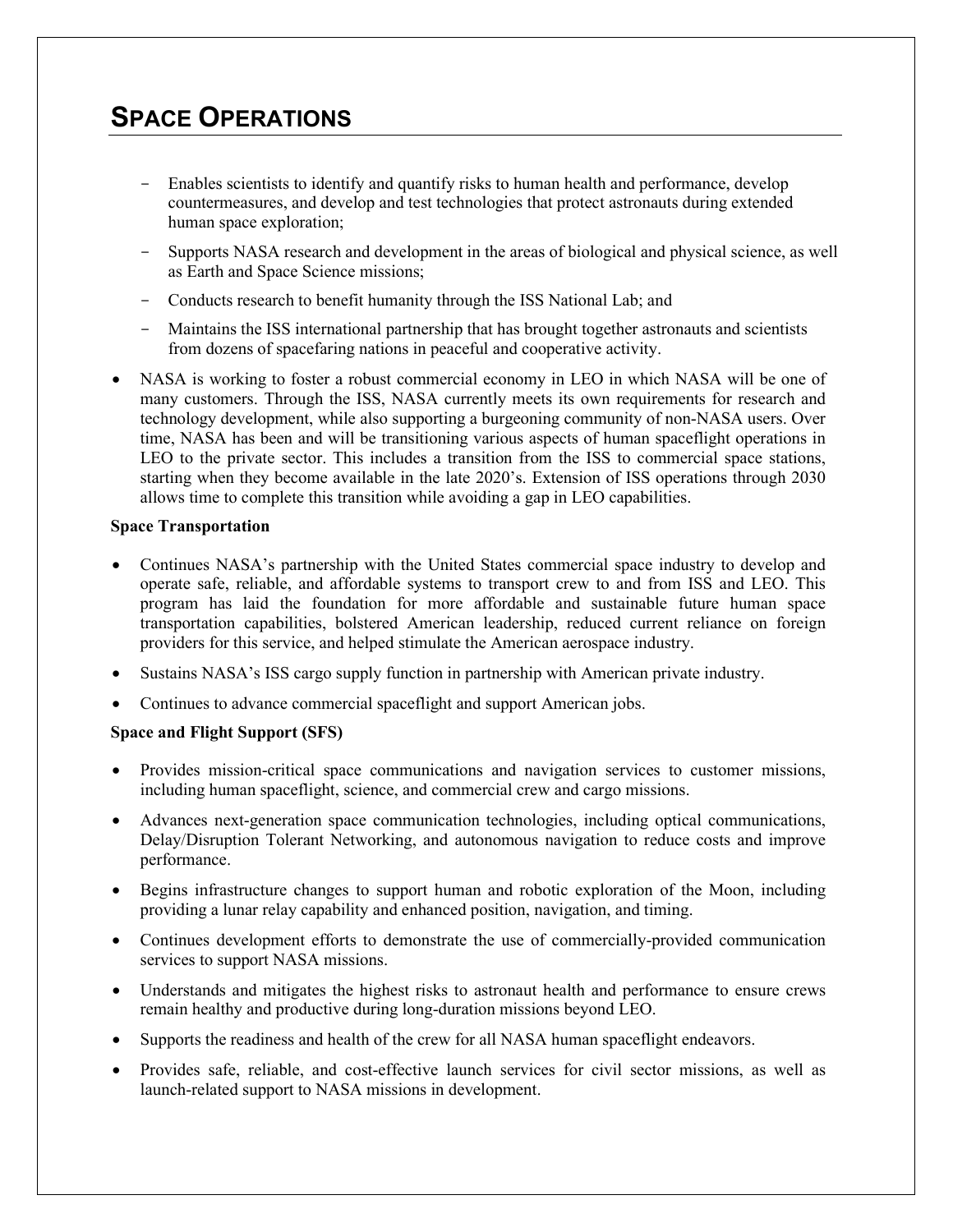## **SPACE OPERATIONS**

• Continues to strategically manage NASA's rocket testing capability to meet United States rocket testing requirements.

#### **Commercial LEO Development**

- Creates a robust commercial LEO marketplace by enabling the development of commerciallyowned and operated LEO destinations that are safe, reliable, and cost-effective.
- Ensures NASA can meet its needs in LEO as it transitions from ISS operations to new commercial LEO destinations that are commercially-owned and operated. NASA's future requirements that will persist beyond the lifetime of the ISS include crew accommodation and training, human research, physical and biological research, technology demonstration, and science, and a National Laboratory.
- Prepares for a sustained human presence in LEO and United States leadership in LEO after ISS.
- Drives down costs through LEO commercialization so that NASA can free up resources to be used for future human space operations and exploration.
- Utilizes inventive, non-traditional agreements for acquiring commercial space goods and services to meet NASA requirements.

#### **Exploration Operations** *(New theme in FY 2024 Budget)*

- In keeping with the overall integrated Artemis Plan, the Exploration Operations theme was created to fund Artemis programs after they have completed their initial development phase and demonstrated their ability to move into production and sustainment. The timing of a program's transition into production and sustainment is tied to the completion of major new development activities, rather than a specific point in time, as it is the clearest way to track work tied with technical milestones. Initially, there are two programs that are being planned under this theme:
	- Orion Production and Sustainment provides the acquisition and management of flight vehicles to support the Artemis crewed missions from launch to landing. This includes Orion production, maintenance, integration, and operations that have been transitioned from Common Exploration Systems Development, beginning with the Artemis III mission.
	- Exploration Operations is primarily responsible for managing the end-to-end mission crew risk and conducting the needed crew operations for Artemis crewed missions.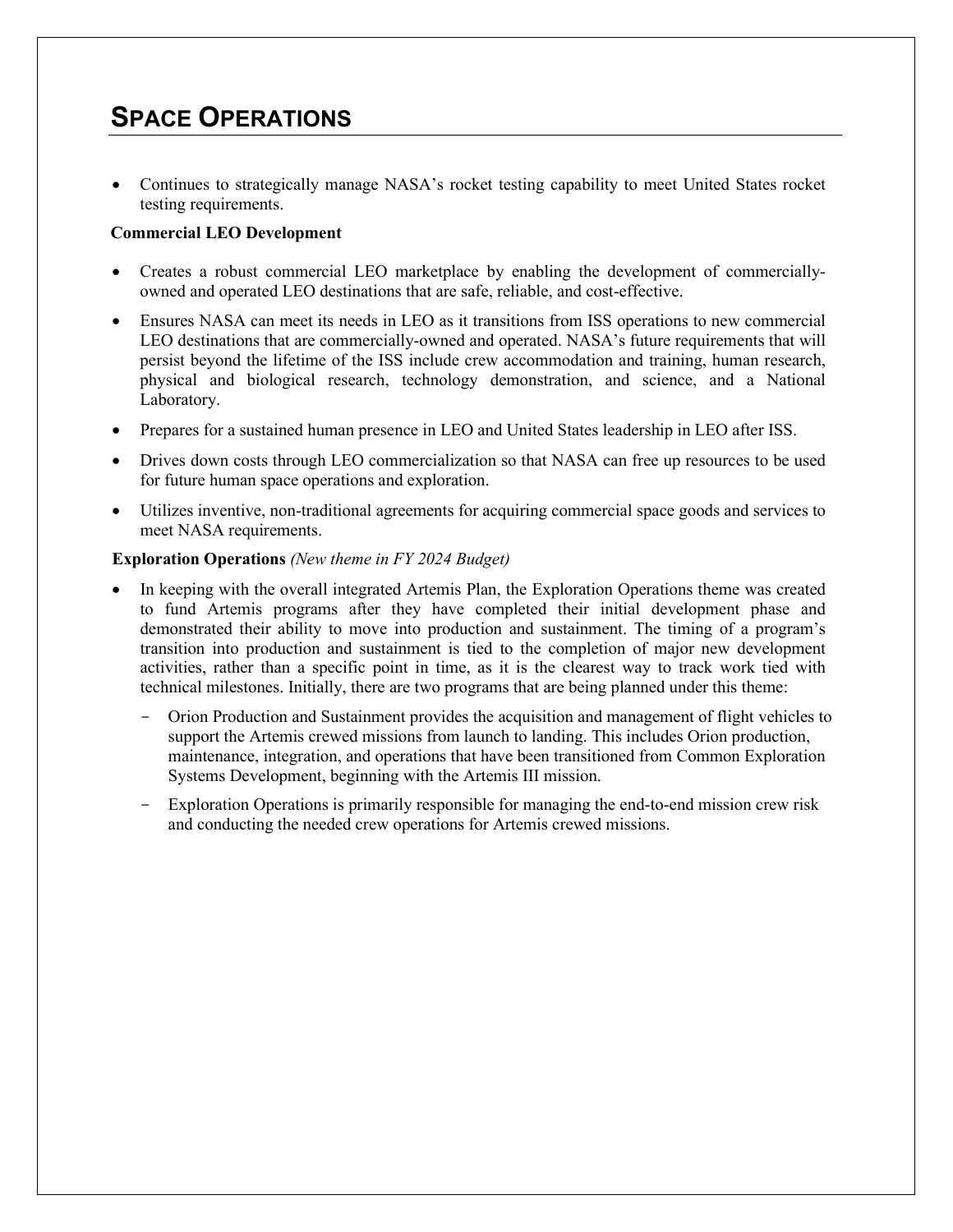# **SPACE TECHNOLOGY**

| (\$ in Millions)                        |         |         |         | FY 2021 FY 2022 FY 2023 FY 2024 FY 2025 FY 2026 FY 2027 |         |         |         |
|-----------------------------------------|---------|---------|---------|---------------------------------------------------------|---------|---------|---------|
| <b>Space Technology</b>                 | 1,100.0 | 1,425.0 | 1,437.9 | 1,466.7                                                 | 1,496.0 | 1,525.9 | 1,556.4 |
| <b>Space Technology</b>                 |         |         | 1,437.9 |                                                         |         |         |         |
| Early Stage Innovation and Partnerships |         |         | 155.9   |                                                         |         |         |         |
| <b>Technology Maturation</b>            |         |         | 471.6   |                                                         |         |         |         |
| Technology Demonstration                |         |         | 525.4   |                                                         |         |         |         |
| SBIR and STTR                           |         |         | 285.0   |                                                         |         |         |         |
| <b>Grand Total</b>                      | 1,100.0 | 1,425.0 | 1,437.9 | 1,466.7                                                 | 1,496.0 | 1,525.9 | 1,556.4 |

*FY 2021 reflects funding amounts specified in Public Law 116-260, Consolidated Appropriations Act, 2021, as adjusted by NASA's FY 2021 Operating Plan, December 2021.*

*Full-year appropriations for FY 2022 were not enacted at the time this budget was prepared. Therefore, the FY 2022 column reflects the FY 2022 President's Budget Request.*

The Space Technology Mission Directorate (STMD) develops transformative, cross-cutting technologies that lead to research and technology breakthroughs to enable NASA's missions and grow the commercial space industry through job creation.

The Space Technology investment portfolio covers the entire technology readiness spectrum, which includes:

- **Early Stage Innovation and Partnerships** spur collaboration with innovators across the Nation to capitalize on the ideas, talent, and experience of a diverse set of contributors to achieve Agency objectives. Efforts include targeting clean energy and climate-related technology challenges, awarding transformative discoveries through the NASA Innovative Advanced Concepts Program, and exploring innovation pilots to enable breakthrough technology research and development in support of United States competitiveness.
	- Increases NASA Innovative Advanced Concepts and Space Technology Research Grants solicitation and awards supporting NASA, industry, and academia;
	- Continues ongoing Prizes, Challenges, and Crowdsourcing including Deep Space Food, Break the Ice, and at least seven Rapid/Tactical challenges, as well as formulates new climate change challenges;
	- Stimulates innovation within the NASA centers and early career leaders that address NASA technology needs and advance national aerospace capabilities; and
	- Streamlines and increases New Technology Reporting, IP Management, Licensing, Software Release while also expanding Technology Transfer Expansion (T2X) activities.
- **Technology Maturation** advances disruptive space technologies from proof of concept to demonstration – maturing transformational and foundational technologies that primarily reside between early-stage research and flight demonstration. Some highlights for FY 2023 include the following: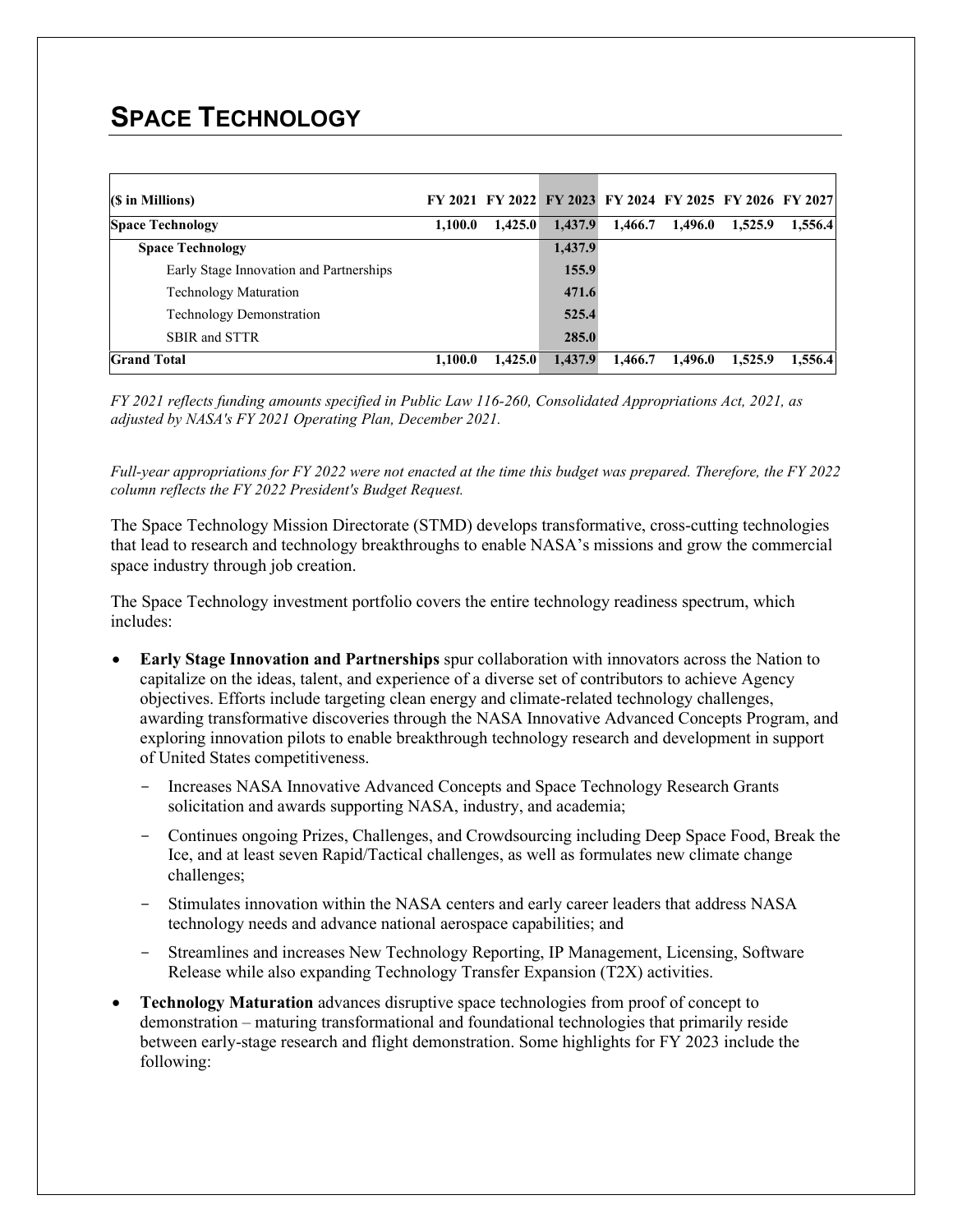# **SPACE TECHNOLOGY**

- Delivers and demonstrates several Lunar Surface Innovation Initiative technologies (e.g., PRIME, Deployable Hopper, 4G/Wireless) to the surface of the Moon in partnership with Commercial Lunar Payload Services (CLPS) of NASA's Science Mission Directorate;
- Continues development and production of the High Performance Spaceflight Computing (HPSC) chip design and fabrication that enable NASA mission and commercial needs; and
- Enables NASA missions and commercial needs through the Industry and Commerce Innovation Opportunity to award and select new Announcement of Collaborative Opportunity and Tipping Point projects.
- **Technology Demonstration** conducts system-level ground-based testing to determine feasibility, as well as space flight demonstrations, of technologies and systems to effectively transition technologies and new capabilities for NASA missions and for use by other Government agencies and the commercial space industry.
	- Continues On-Orbit Servicing, Assembly, and Manufacturing 1 (OSAM-1) flight hardware development, which includes the servicing and robotic subsystem. Starts integration of the SPace Infrastructure DExterous Robot (SPIDER) and Servicing Payloads onto the MAXAR-provided space vehicle leading to environmental testing;
	- Completes the first Solar Electric Propulsion qualification thruster and delivers the Plasma Diagnostics Package to the Power and Propulsion Element;
	- Completes, launches, and flight demonstrates the On-orbit Servicing and Manufacturing Demonstration-2 (Archinaut);
	- Completes the preliminary design phase for nuclear thermal propulsion fission reactors with industry and formulates potential future activities;
	- Continues development of Cryogenic Fluid Management technologies leading to flight demonstrations;
	- Completes Fission Surface Power (FSP) phase I design study, and initiates formulation of FSP systems final design;
	- Continues development of the fifteen small spacecraft missions currently underway in FY 2022 and launches them in the 2022-2023 timeframe; and
	- Continues to provide rapid access to space test conditions to de-risk technologies for future exploration, science, commercial, academic, and other Government agencies' missions through the Flight Opportunities Program.
- **Small Business Innovation Research (SBIR) and Small Business Technology Transfer (STTR)** programs leverage the Nation's innovative small business community to support early-stage research and development in support of NASA's mission. Efforts include additional emphasis on: (1) engaging a broad, diverse base of innovators through the program, especially in engagements with Minority Serving Institutions and Historically Black Colleges and Universities; and (2) entrepreneurial engagement to encourage commercialization and economic impact.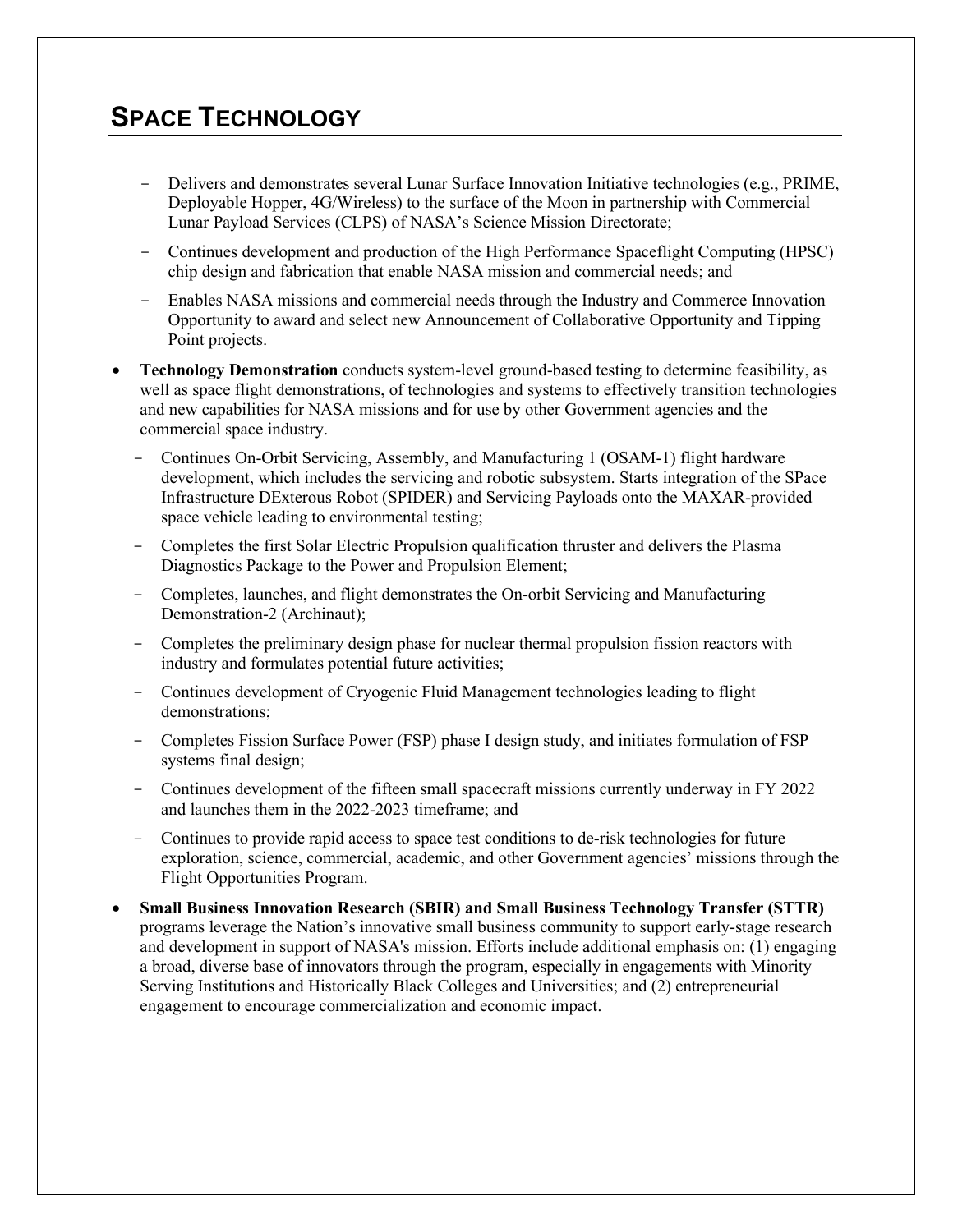### **SCIENCE**

| (\$ in Millions)                        |         |         | FY 2021 FY 2022 FY 2023 FY 2024 FY 2025 FY 2026 FY 2027 |         |         |         |         |
|-----------------------------------------|---------|---------|---------------------------------------------------------|---------|---------|---------|---------|
| <b>Science</b>                          | 7,290.7 | 7,931.4 | 7,988.3                                                 | 8,148.1 | 8,311.1 | 8,477.3 | 8,646.8 |
| <b>Planetary Science</b>                |         |         | 3,160.2                                                 |         |         |         |         |
| <b>Astrophysics</b>                     |         |         | 1,556.0                                                 |         |         |         |         |
| <b>Heliophysics</b>                     |         |         | 760.2                                                   |         |         |         |         |
| <b>Earth Science</b>                    |         |         | 2,411.5                                                 |         |         |         |         |
| <b>Biological and Physical Sciences</b> |         |         | 100.4                                                   |         |         |         |         |
| <b>Grand Total</b>                      | 7,290.7 | 7,931.4 | 7,988.3                                                 | 8,148.1 | 8,311.1 | 8,477.3 | 8,646.8 |

*FY 2021 reflects funding amounts specified in Public Law 116-260, Consolidated Appropriations Act, 2021, as adjusted by NASA's FY 2021 Operating Plan, December 2021.*

*Full-year appropriations for FY 2022 were not enacted at the time this budget was prepared. Therefore, the FY 2022 column reflects the FY 2022 President's Budget Request.*

NASA's Science budget, managed by the Science Mission Directorate, includes five major science areas:

- **Planetary Science** to explore the planetary bodies of our solar system. The Budget funds the Lunar Discovery and Exploration Program that supports commercial collaborations and innovative approaches to achieving human and science exploration goals. The Budget contains funding to explore new destinations in the solar system, such as the Europa Clipper, Psyche and Dragonfly missions, and a robust competitive Discovery Program, including the newly selected missions to Venus, DAVINCI, and VERITAS. The Budget supports a Mars Sample Return mission with key international partnerships, which will launch as early as FY 2028 and return surface samples to Earth. The Budget also supports the VIPER mission, which will explore the south pole of the Moon after its commercial lunar delivery, planned in FY 2024.
- **Astrophysics** to study the universe and search for Earth-like planets. The Budget supports operation of the James Webb Space Telescope and the Hubble Space Telescope, as well as the development of the Nancy Grace Roman Space Telescope, planned for launch in 2027. The Budget includes funding for a competitive Explorers Program, including SPHEREx and the newly selected COSI mission, with new selections approximately every three years. The Budget proposes the closeout of the SOFIA mission, consistent with the decadal survey finding that SOFIA's low science productivity cannot justify its high operating costs. The Budget supports implementation of decadal survey diversity and inclusion recommendations in the research program.
- **Heliophysics** to study the Sun and its influence throughout the solar system. The Budget supports the Interstellar Mapping and Acceleration Probe, the Geospace Dynamics Constellation mission, and a competitive Explorer Program including the two newly selected missions MUSE and HelioSwarm. The Budget establishes a new Space Weather Program focused on applied research and applications to enable the Nation to better protect our technology and astronauts from space weather. The Budget includes funding for the DRIVE initiative and new orbital debris investments to enable characterization of the populations of small debris and dust in space to protect space-based critical infrastructure and humans working in space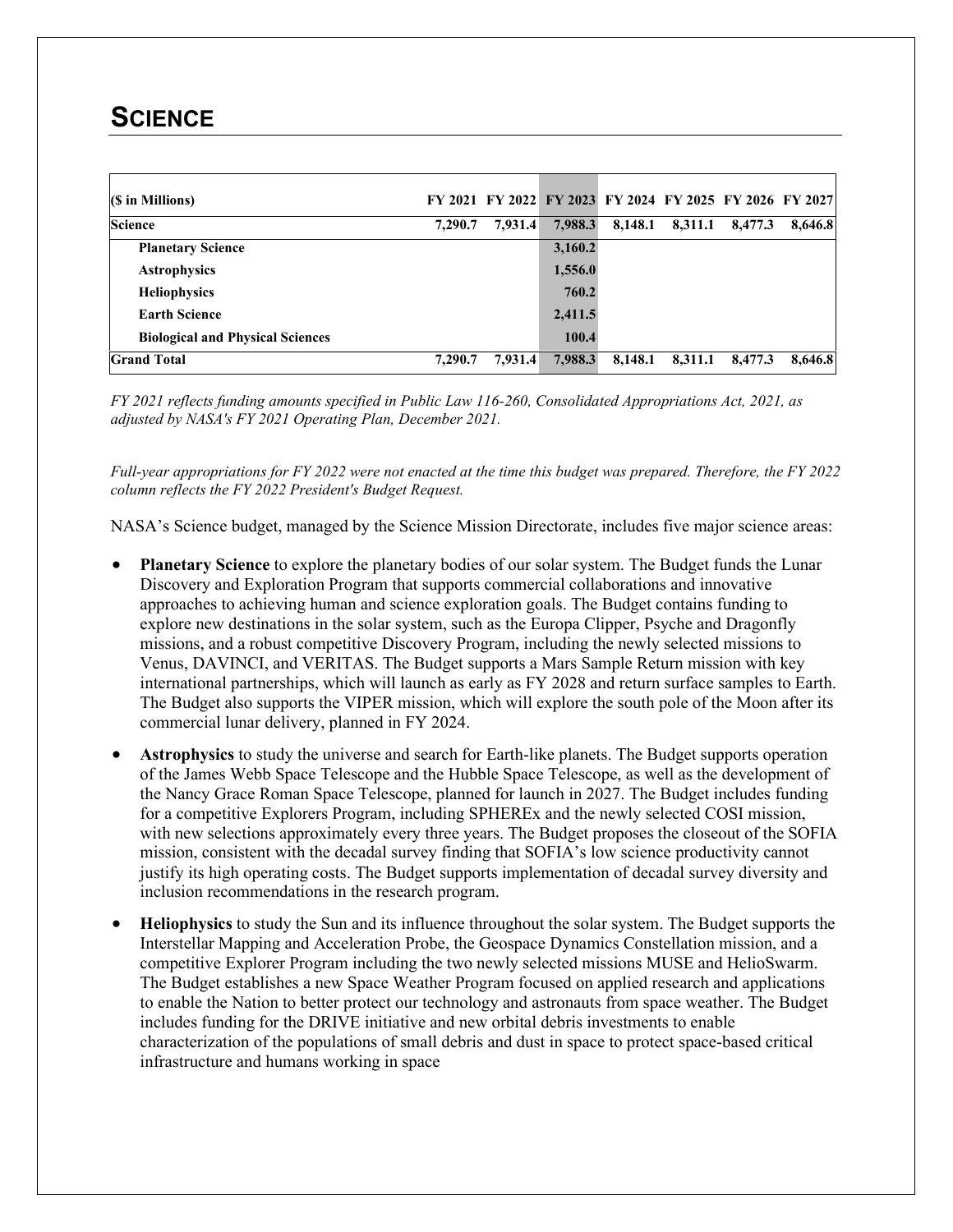### **SCIENCE**

- **Earth Science** to enhance understanding of the Earth system and to observe the effects of climate change. The Budget invests heavily in climate and applications research, supports formulation of the Earth System Observatory missions, continues the Earth System Explorers Program, and supports sustained climate observations. The Budget includes funding to enhance greenhouse gas monitoring and develop wildfires technology and application tools in collaboration with other agencies. NASA is planning an Earth Information Center with an initial focus on prototyping capabilities for a greenhouse gas monitoring and information system. The Budget also supports the ongoing development of the GeoCarb, PACE, CLARREO Pathfinder, NISAR, and SWOT missions.
- **Biological and Physical Sciences** to better understand how biological and physical systems work by observing them in ways not possible on Earth. The Budget supports space biology investigations, which seek to understand how living organisms respond to and evolve in the spaceflight environment, and physical science investigations to examine the fundamental laws of the universe from the unique vantage point of space.

In effectively managing this portfolio, the Science Mission Directorate:

- Focuses on three interdisciplinary objectives:
	- Discovering the secrets of the universe;
	- Searching for life in the solar system and beyond; and
	- Protecting and improving life on Earth and in space.
- Supports approximately 100 space missions:
	- Approximately 45 missions preparing for launch and approximately 55 operating missions; and
	- In addition, ongoing flights of sounding rockets, aircraft, and high-altitude balloons and associated science payloads.
- Invests in world-class scientific research conducted by more than 10,000 United States scientists:
	- More than 4,000 openly competed research awards with universities, industry, and Government labs; and
	- World-leading research, frequently highlighted on the covers of *Science, Nature*, and major newspapers.
- Emphasizes the inclusion of diverse participants in NASA science by:
	- Supporting competitively selected missions led by Principal Investigators from all over the country in the Earth Venture line, Discovery, New Frontiers, and Explorer programs;
	- Implementing requirements in Announcements of Opportunity to strengthen the diversity and inclusion in mission teams and expanding dual-anonymous peer review to most solicitations; and
	- Sponsoring research partnerships between major research universities, NASA centers and minority serving institutions.
- Executes innovative approaches to enhance science and innovation, for example by:
	- Selecting companies to provide launch services for the Agency's Venture-Class Acquisition of Dedicated and Rideshare (VADR) missions, providing new opportunities for science and technology payloads, and fostering a growing United States commercial launch market;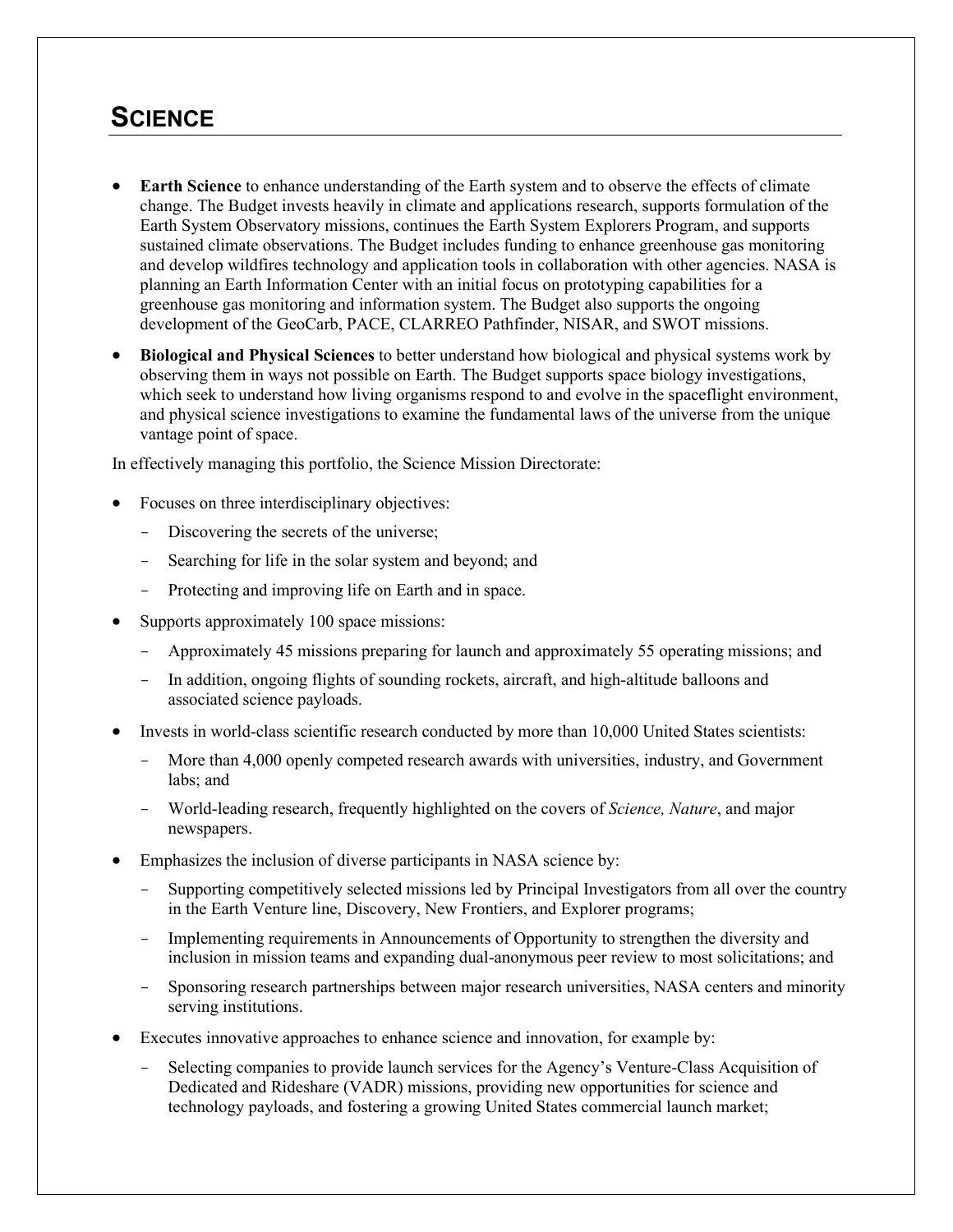### **SCIENCE**

- Purchasing Earth Science observation data from commercial SmallSat constellations to augment or complement observations acquired by NASA;
- Leveraging commercial collaborations to deliver science and technology payloads to the Moon;
- Leveraging data and expertise through partnerships with other Federal agencies, such as USGS and NOAA;
- Collaborating with nations across the globe on NASA missions and science; and
- Enabling science learners across the United States through partnerships with community-based organizations.
- Enables the use of NASA science data to inform decision-makers in support of vital national needs including disaster response, space weather prediction, orbital debris detection, wildfire response, climate change, and planetary defense.
- Leads the continuous evolution of science data and computing systems to expand participation, improve reproducibility, and accelerate scientific discovery for science and societal benefit.
- Develops innovative technologies to enable advances in future missions and observational capabilities, for example:
	- Optics and detectors to characterize habitable planets around other stars;
	- Sensors to look for signs of past or present life on Mars and other planetary bodies; and
	- Instruments to advance our understanding of Earth's natural systems and the space weather environment.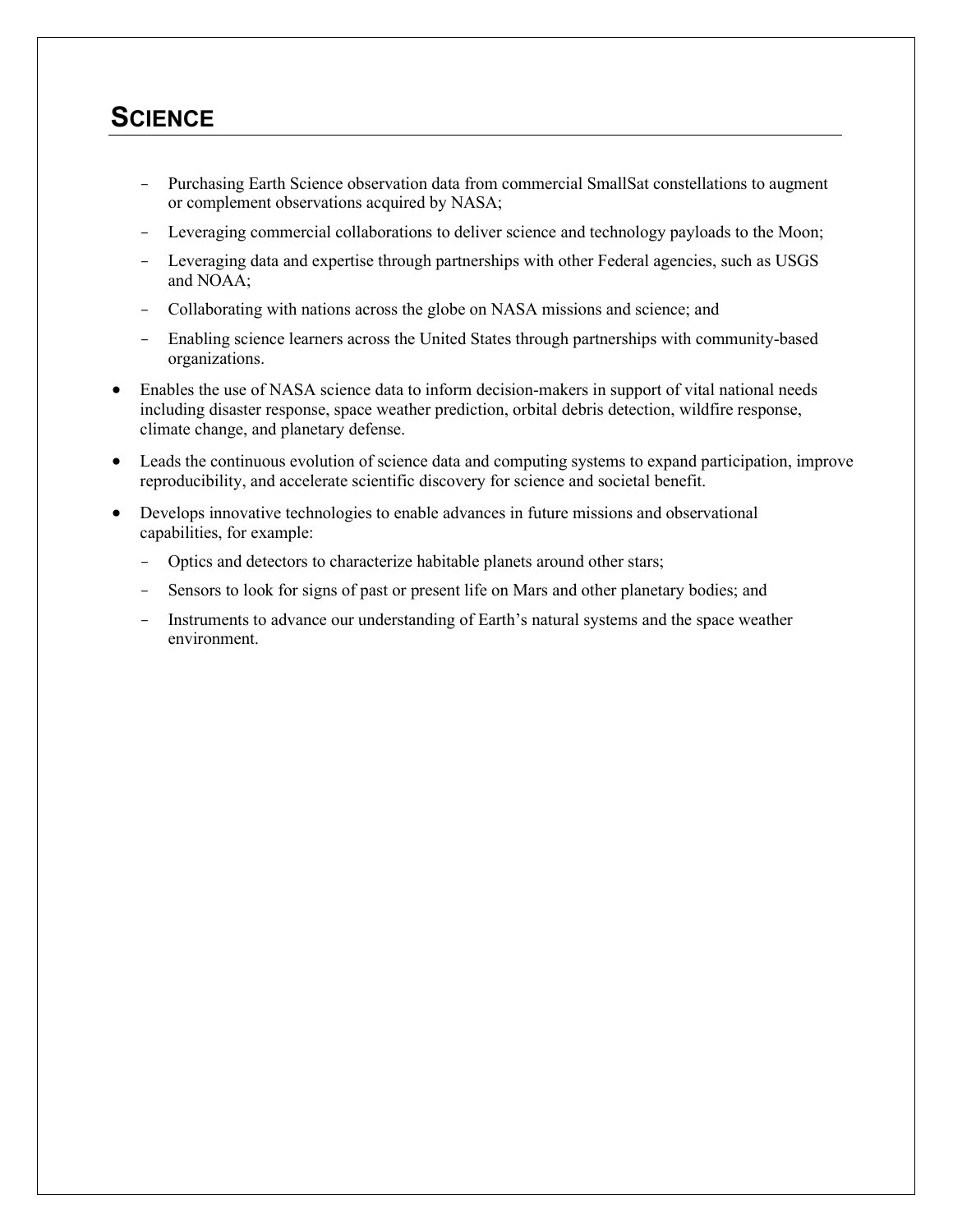## **AERONAUTICS**

| (\$ in Millions)                           |       |       |       | FY 2021 FY 2022 FY 2023 FY 2024 FY 2025 FY 2026 FY 2027 |         |         |         |
|--------------------------------------------|-------|-------|-------|---------------------------------------------------------|---------|---------|---------|
| <b>Aeronautics</b>                         | 828.7 | 914.8 | 971.5 | 990.9                                                   | 1,010.7 | 1,030.9 | 1,051.5 |
| <b>Aeronautics</b>                         |       |       | 971.5 |                                                         |         |         |         |
| Airspace Operations and Safety Program     |       |       | 156.2 |                                                         |         |         |         |
| Advanced Air Vehicles Program              |       |       | 253.2 |                                                         |         |         |         |
| <b>Integrated Aviation Systems Program</b> |       |       | 288.9 |                                                         |         |         |         |
| Transformative Aero Concepts Program       |       |       | 155.9 |                                                         |         |         |         |
| Aerosciences Eval. & Test Capab. Program   |       |       | 117.3 |                                                         |         |         |         |
| <b>Grand Total</b>                         | 828.7 | 914.8 | 971.5 | 990.9                                                   | 1.010.7 | 1,030.9 | 1,051.5 |

*FY 2021 reflects funding amounts specified in Public Law 116-260, Consolidated Appropriations Act, 2021, as adjusted by NASA's FY 2021 Operating Plan, December 2021.*

*Full-year appropriations for FY 2022 were not enacted at the time this budget was prepared. Therefore, the FY 2022 column reflects the FY 2022 President's Budget Request.*

NASA Aeronautics supports the Nation's aviation community by conducting pioneering research to advance the safety, capacity, and efficiency of the air transportation system, reduce emissions, and sustain United States technological leadership in aviation. To meet the aviation community's aggressive sustainability agenda, NASA Aeronautics is implementing a Sustainable Flight National Partnership (SFNP) in partnership with United States industry. This will enable next generation single-aisle transports to use ultra-efficient and low-carbon emitting designs that are at least 25 percent more fuel-efficient than today. NASA will continue to aggressively pursue new aviation opportunities, such as low noise commercial supersonic flight as well as transformative advanced air mobility applications that will support U.S. economic growth and benefit the public good.

The budget request supports five programs within the Agency's aeronautics portfolio:

- **Airspace Operations and Safety Program** (AOSP) partners with the Federal Aviation Administration and the aviation community to modernize and transform the national air traffic management system. The program is on the leading edge of research on increasingly autonomous aviation and advanced National Airspace management systems and pioneers the integration and analysis of data to support in-time system-wide safety assurance. In FY 2023, AOSP will:
	- Demonstrate a prototype cloud-based digital information platform that uses advanced artificial intelligence and machine learning services to improve sharing of airspace data and enable advanced air traffic management services;
	- Initiate the Advanced Capabilities for Emergency Response Operations project, aimed at improving aerial responses to wildfires by leveraging NASA-developed Unmanned Aircraft Systems traffic management capabilities; and
	- Demonstrate algorithms to analyze safety standards for systems needed for increasingly autonomous aviation surface and drone flight operations.
- **Advanced Air Vehicles Program** (AAVP) conducts research to meet the nation's growing long-term civil aviation needs. The program works in close partnership with academia, industry, and other Government agencies to pioneer fundamental aeronautics research and to mature the most promising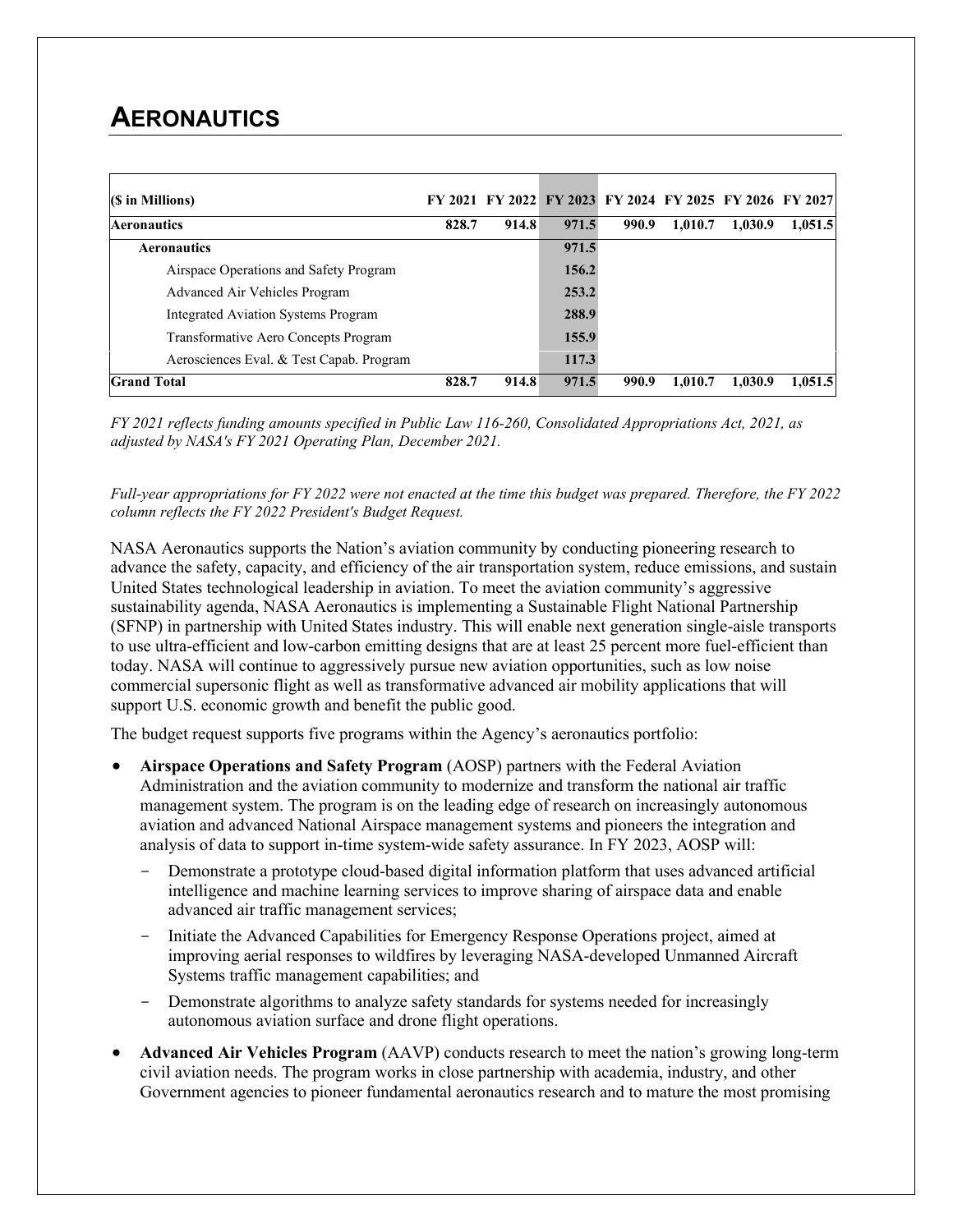### **AERONAUTICS**

technologies and concepts for transition to the user community, including demonstration of technologies critical for the SFNP. In FY 2023, AAVP will:

- Complete an electric motor noise model that will improve the ability to predict the full spectrum of noise for advanced air mobility vertical lift vehicles;
- Demonstrate a suite of small core engine technologies including compressor, turbine, and material technologies for application to the next single-aisle aircraft propulsion systems;
- Prepare test plans, develop procedures, and procure equipment in preparation for the X-59 supersonic aircraft community-response flight tests; and
- Conduct experiments on the automatic transition between a turbojet engine and a dual-mode ram jet simulator in a combined cycle engine system in support of advanced hypersonic systems.
- **Integrated Aviation Systems Program** (IASP) explores, assesses, and demonstrates the benefits of the most promising technologies at an integrated system level, including in flight. The program has three major flight projects: Sustainable Flight Demonstrator, Electrified Powertrain Flight Demonstrations, and Low-Boom Flight Demonstrator. Also, the program funds flight support capabilities and other aeronautics research related flight tests. In FY 2023, IASP will:
	- Conduct flight testing of the X-59 Low Boom Flight Demonstrator to demonstrate quiet supersonic flight;
	- Conduct flight tests of the X-57 all-electric aircraft;
	- Complete a preliminary design review for at least one of NASA's two electrified powertrain flight demonstrations; and
	- Select and award the contract for the Sustainable Flight Demonstrator, a large-scale aircraft that is the centerpiece of NASA's SFNP.
- **Transformative Aeronautics Concepts Program** (TACP) demonstrates initial feasibility of concepts supporting the discovery and development of new transformative solutions supporting the NASA Aeronautics strategy, including exploring opportunities to create a net zero-emissions aviation future. In FY 2023, TACP will:
	- Complete acoustic validation experiments of multi-disciplinary design, analyses, and optimization in the Low Speed Aero-acoustic Wind Tunnel;
	- Complete two Convergent Aeronautics Solutions activities: solid-state additively manufactured batteries for enhanced energy, recharging, and safety; and sensor-based prognostics to avoid runaway reactions and catastrophic ignition; and
	- Complete and evaluate five University Leadership Initiative awards in areas such as supersonic noise, laminar flow, additive manufacturing, and robotics.
- **Aerosciences Evaluation and Test Capabilities Portfolio** (AETC) manages NASA's portfolio of aeroscience ground test capabilities including subsonic, transonic, supersonic, and hypersonic wind tunnels; propulsion test facilities at the Ames Research Center (ARC), Glenn Research Center (GRC), and Langley Research Center (LaRC). In FY 2023, AETC will:
	- Assess the condition and health of testing capabilities at ARC, GRC, and LaRC to identify equipment with a high-risk of failure due to age or maintenance issues; and
	- Deploy a new propulsion simulation calibration and testing capability for aircraft and spacecraft models at the ARC Unitary Plan Wind Tunnel.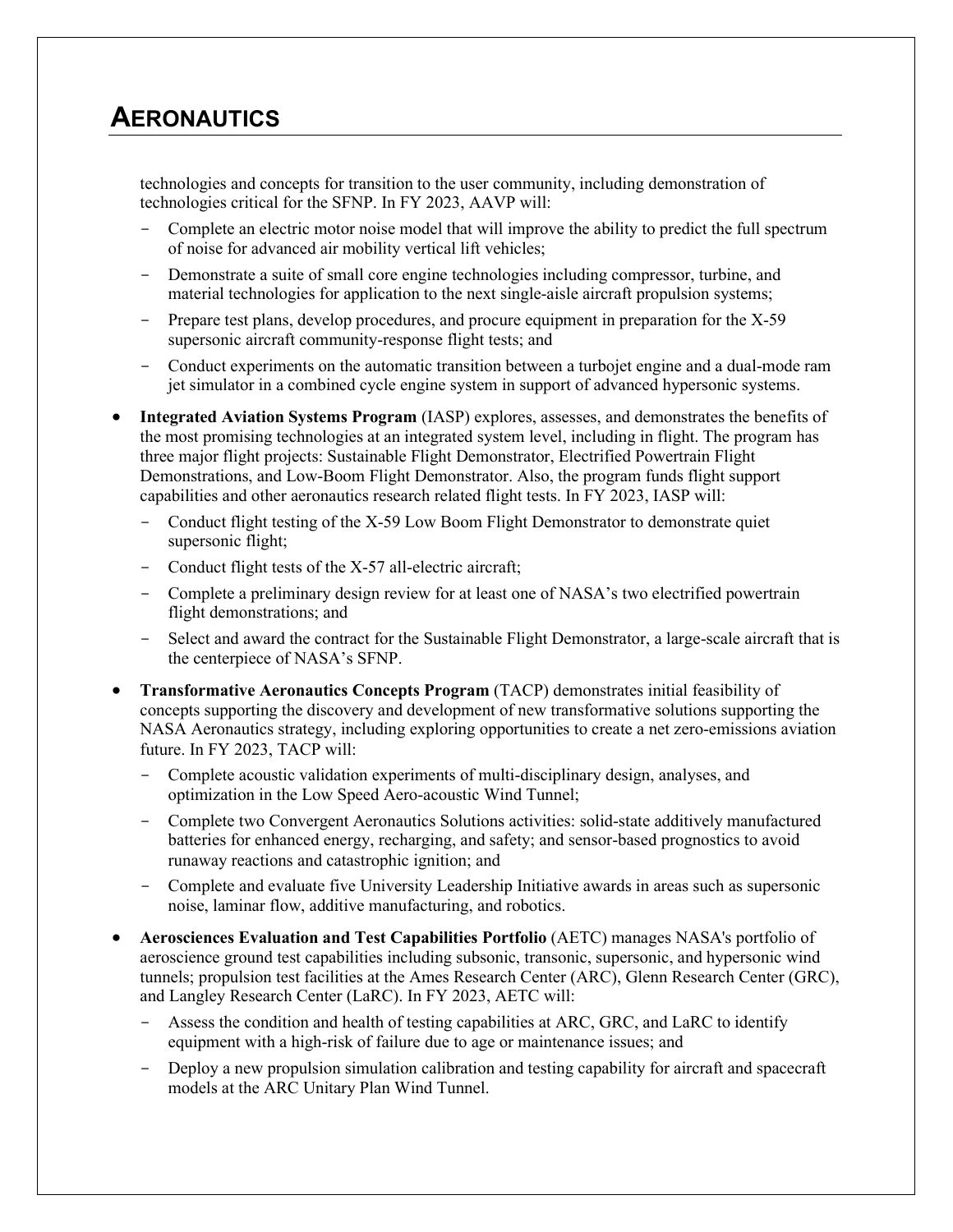# **STEM ENGAGEMENT**

| (\$ in Millions)       |       |       | FY 2021 FY 2022 FY 2023 FY 2024 FY 2025 FY 2026 FY 2027 |       |       |       |       |
|------------------------|-------|-------|---------------------------------------------------------|-------|-------|-------|-------|
| <b>STEM Engagement</b> | 127.0 | 147.0 | 150.1                                                   | 153.1 | 156.2 | 159.3 | 162.5 |
| <b>STEM Engagement</b> |       |       | 150.1                                                   |       |       |       |       |
| <b>Grand Total</b>     |       |       | 150.1                                                   |       |       |       |       |

*FY 2021 reflects funding amounts specified in Public Law 116-260, Consolidated Appropriations Act, 2021, as adjusted by NASA's FY 2021 Operating Plan, December 2021.*

*Full-year appropriations for FY 2022 were not enacted at the time this budget was prepared. Therefore, the FY 2022 column reflects the FY 2022 President's Budget Request.*

NASA continues to invest in engaging students, educators, and educational institutions to attract diverse groups of students to STEM. This includes funding that supports learning opportunities that spark interest and provide connections to NASA's mission and work; creating unique opportunities for a diverse set of students to contribute to NASA's work; and building a diverse future STEM workforce. The Office of STEM Engagement (OSTEM) leads NASA's STEM engagement function, providing strategic guidance and direction in partnership with the mission directorates. In FY 2023, NASA's STEM engagement efforts will focus on broadening student participation, enhancing the K-12 portfolio of student learning opportunities, bolstering internships and other direct student learning opportunities, and expanding partnerships and networks to magnify reach and impact. The STEM Engagement Program is comprised of four projects:

#### **National Space Grant College Fellowship Project (Space Grant)**

Space Grant (SG) is a national network of colleges and universities with 52 consortia in all 50 states, the District of Columbia, Puerto Rico, and over 1,000 state-based affiliates. In FY 2023, SG will issue awards for year four of a four-year competitive awards cycle, which will increase base awards to \$900,000 for each consortium. Space Grant will continue to execute SG KIDS (K-12 Inclusivity and Diversity in STEM), which is focused on underserved and underrepresented middle and high school students.

### **Minority University Research and Education Project (MUREP)**

MUREP will continue to expand its reach to Minority Serving Institutions (MSIs) and underrepresented minorities in geographical areas of the country where MUREP does not have existing investments. MUREP will implement a focused strategy to partner with the Space Grant Consortia and to place more concentration on MSI faculty and the role they play in student engagement efforts. MUREP will also conduct more robust data collection and reporting across the Agency and externally with grantees to show trends related to MSI engagements, funding, student participation, and other key performance indicators.

#### **Established Program to Stimulate Competitive Research (EPSCoR)**

EPSCoR will execute its competitive awards portfolio for eligible jurisdictions, with the aim of developing a broader academic research enterprise directed toward long-term, self-sustainable, and nationally competitive capabilities in aerospace. In FY 2023, EPSCoR will partner with the Space Technology Mission Directorate to extend the NASA Suborbital Flight Opportunities (SFO) Program to EPSCoR jurisdictions. EPSCoR, in partnership with the National Science Foundation, will support Fellows Advancing Science and Technology to enable MSIs within EPSCoR states to collaborate with NASA researchers and open new paths for them to compete for future research projects.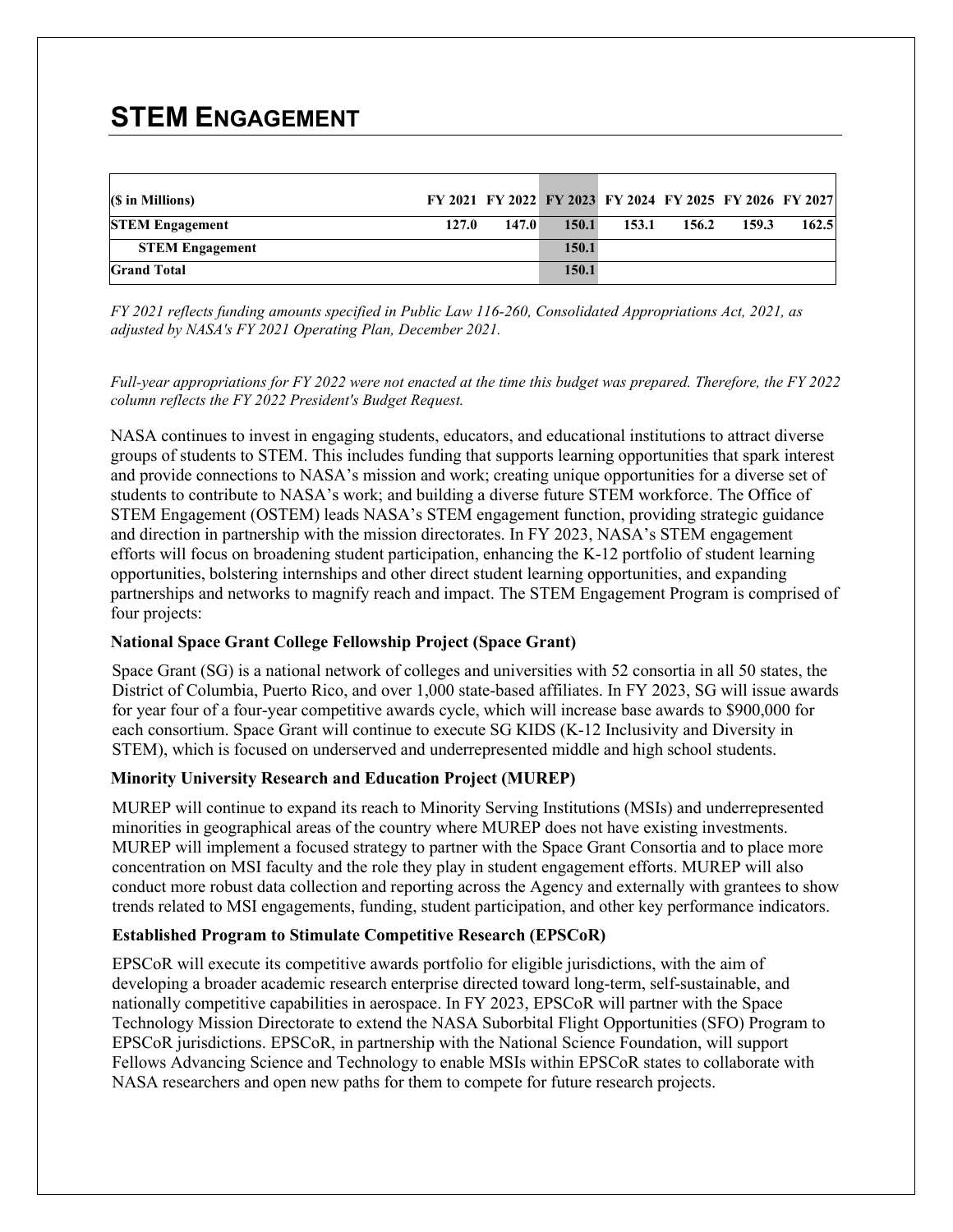## **STEM ENGAGEMENT**

#### **Next Generation STEM Project (Next Gen STEM)**

NASA will allocate an additional \$3 million (above the FY 2022 request) towards the Next Gen STEM project. In FY 2023, NASA will continue to expand its competitive two-tiered awards program for museums and other informal education institutions, including traditional large awards for exhibits and programs, and small Community Anchor awards to build capacity with newer-to-NASA institutions. In addition, Next Gen STEM will expand its offerings in educational products and student challenges, employing research-based methods to increase diversity and equity. Next Gen STEM will also launch a new online community of practice platform to foster community, collaboration, and innovation between and among NASA experts and formal and informal educators across the country.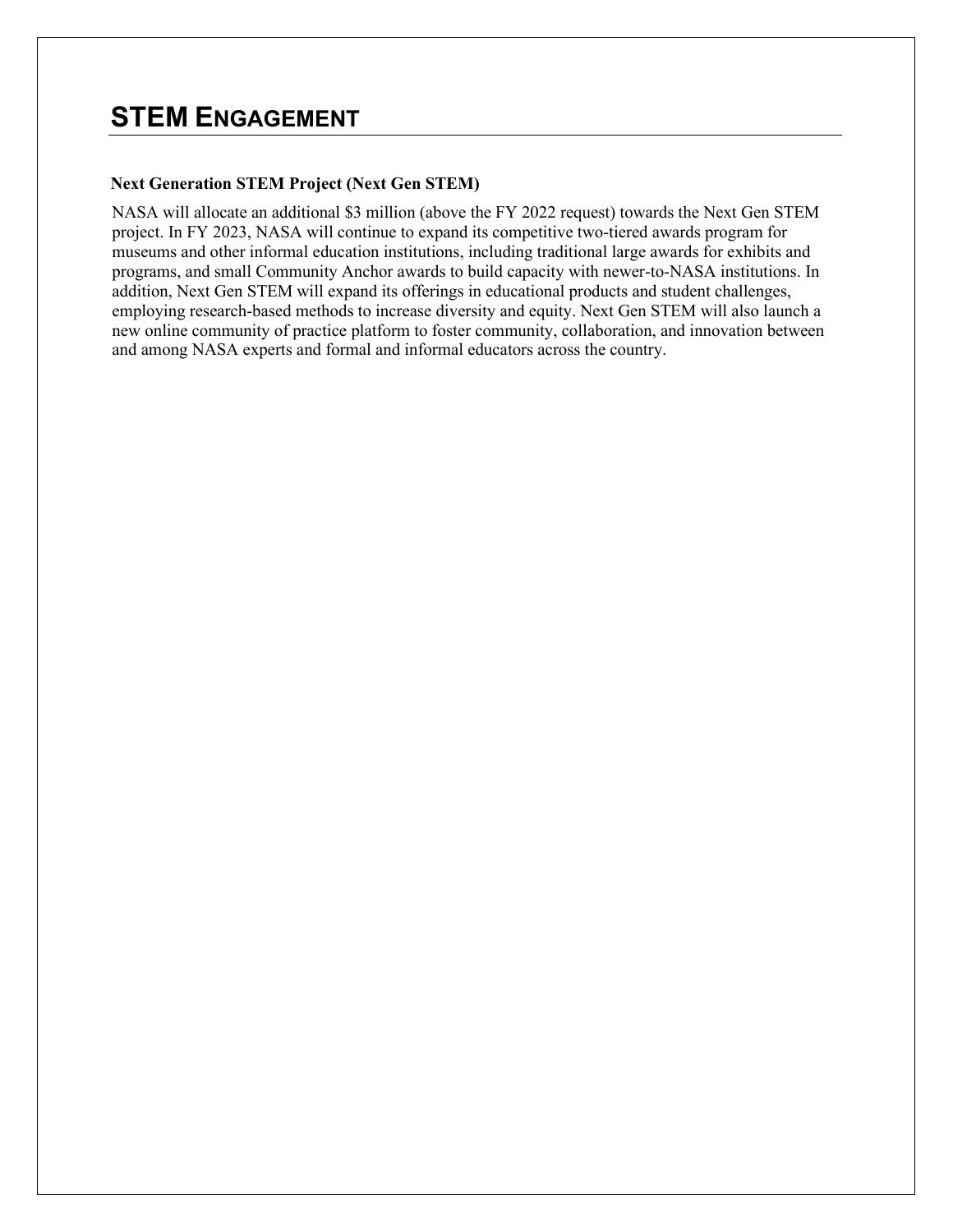| (\$ in Millions)                              |         |         | FY 2021 FY 2022 FY 2023 FY 2024 FY 2025 FY 2026 FY 2027 |         |         |         |         |
|-----------------------------------------------|---------|---------|---------------------------------------------------------|---------|---------|---------|---------|
| <b>Safety, Security, and Mission Services</b> | 2,936.5 | 3.049.2 | 3,208.7                                                 | 3,272.9 | 3.338.4 | 3,405.2 | 3,473,3 |
| <b>Mission Services &amp; Capabilities</b>    |         |         | 2,154.4                                                 |         |         |         |         |
| Information Technology (IT)                   |         |         | 667.4                                                   |         |         |         |         |
| <b>Mission Enabling Services</b>              |         |         | 761.2                                                   |         |         |         |         |
| Infrastructure & Technical Capabilities       |         |         | 725.8                                                   |         |         |         |         |
| Engineering, Safety, & Operations             |         |         | 1,054.3                                                 |         |         |         |         |
| <b>Agency Technical Authority</b>             |         |         | 195.1                                                   |         |         |         |         |
| Center Engineering, Safety, & Operations      |         |         | 859.2                                                   |         |         |         |         |
| <b>Grand Total</b>                            |         |         | 3,208.7                                                 |         |         |         |         |

*FY 2021 reflects funding amounts specified in Public Law 116-260, Consolidated Appropriations Act, 2021, as adjusted by NASA's FY 2021 Operating Plan, December 2021.*

*Full-year appropriations for FY 2022 were not enacted at the time this budget was prepared. Therefore, the FY 2022 column reflects the FY 2022 President's Budget Request.*

Safety, Security, and Mission Services (SSMS) enable NASA's missions by providing foundational support capabilities. SSMS provides strategic direction and integration of essential business and technical functions across NASA's nine centers and Headquarters (HQ). SSMS funds independent oversight of NASA's mission programs to ensure the health and safety of NASA employees and the public. SSMS provides services and capabilities that ensure NASA has the technical skills, physical assets, financial resources, and top talent to make its work successful, safe, and reliable.

Goal 4 of the NASA Strategic Plan 2022-2026 directs mission support to enhance capabilities and operations to assure current and future mission success through three key objectives: (1) attract and develop a talented and diverse workforce; (2) transform mission support capabilities for the next era of aerospace; and (3) build the next generation of explorers. Functions and capabilities that align to these three priorities comprise the foundational business that supports NASA activities, including the Agency's mission goals.

Mission support's strategic approach ensures that critical services are mission ready as requirements evolve and foundational services are keeping pace with cybersecurity, industry standards and Agency needs. The following mission support management objectives direct funding to the critical capabilities needed for mission success by staying focused on mission needs, center conditions, and transformational opportunities:

- Service Delivery: provide expert technical and professional support services and capabilities to NASA missions.
	- Manage programs to ensure the health, safety, and security of NASA people, property, and the public, while enabling mission success through technical excellence;
	- Maintain and modernize NASA assets, including physical and IT infrastructures to meet mission needs;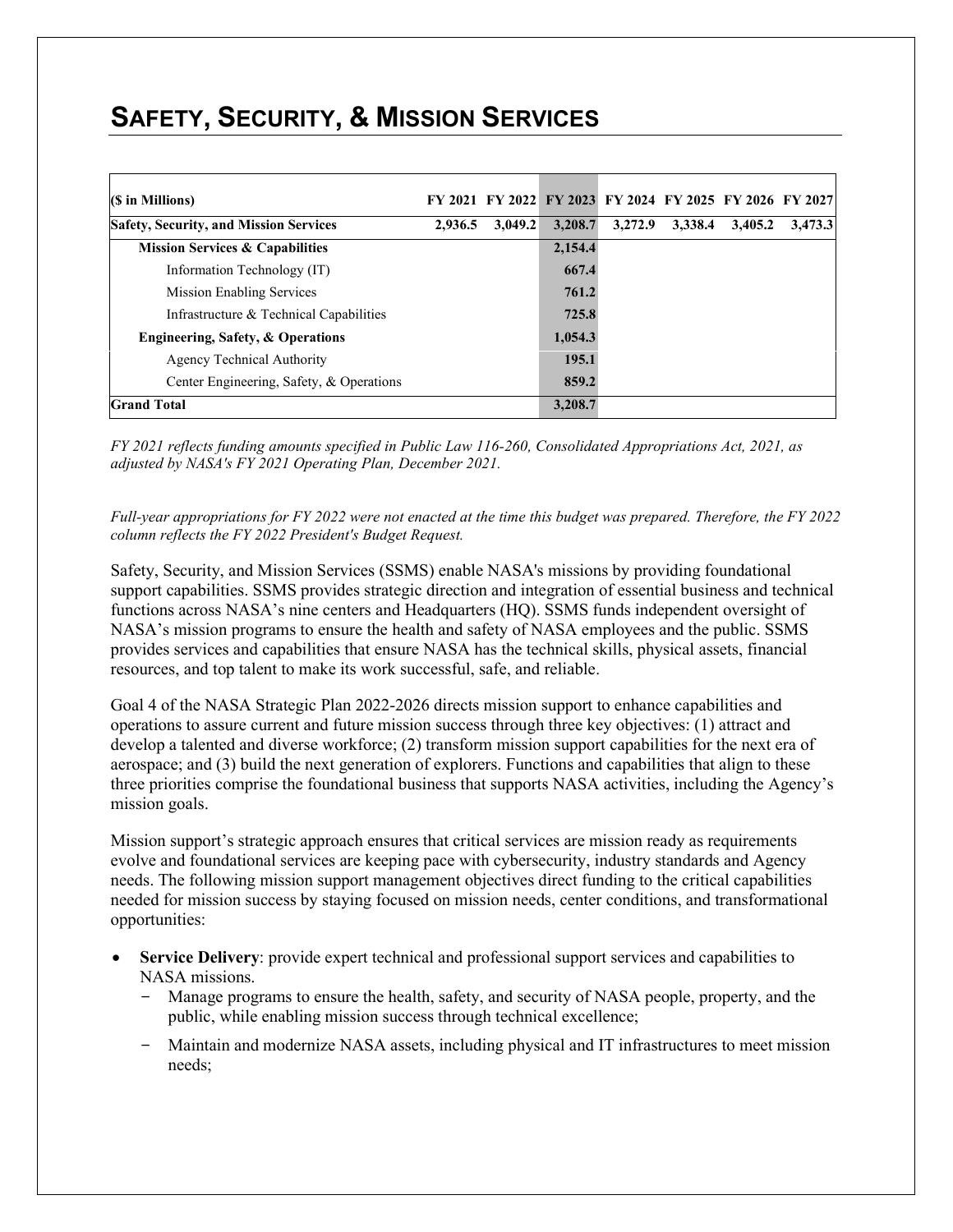- Protect and securely share NASA's critical data, information, and knowledge to enable mission success; and
- Continuously improve NASA employee talent management to remain competitive for top talent and provide constant professional growth to the workforce.
- **Customer Experience**: create and maintain a premium customer experience for NASA's mission directorates and centers.
	- Ensure ongoing engagement with customers to understand, integrate, and prioritize evolving customer needs and service requirements;
	- Strengthen diversity, inclusion, and engagement in the workforce and work environment, reflective of NASA's core values; and
	- Target, anticipate, and exceed customer needs using robust data analytics.
- **Agility and Innovation**: create an environment of continuous transformation and stewardship resulting in more efficient and effective operations.
	- Prioritize investment in projects that enhance, transform, and reduce costs of service delivery;
	- Utilize data-driven processes for prioritizing and integrating work, risk, resources, and decision making;
	- Streamline services and shift from low-value to high-value work by eliminating unnecessary work, optimizing critical work, and automating processes where possible; and
	- Create workspaces enabled with modern technology, virtual environments, and solutions that support distributed work teams and flexible work environments.

In FY 2023, in addition to ensuring the foundational support services and safety oversight for NASA's missions, SSMS is focused on key initiatives based on critical needs:

#### **Physical Assets and Infrastructure Maintenance**

Mission support is investing in the technical management and maintenance of critical capabilities that align with immediate mission requirements. Enhancement and maintenance of key assets and facilities will provide missions with the capabilities necessary to achieve mission success and continue leading the world in pioneering aerospace research, scientific discovery, and space exploration.

Investments will: (1) modernize the Arc Jet facility to reduce short-term risks and ensure this testing capability is mission-ready; (2) maintain horizontal infrastructure, such as water, electrical, sewage, and HVAC across NASA's nine centers and numerous component facilities; (3) install condition-based maintenance (CBM) technologies to enhance asset management and reduce costly failures and breakages; (4) address electrical maintenance that will reduce the risk of arc flashes; (5) ensure facility roofs are properly maintained; and (6) maintain laboratories, testing capabilities, equipment, and independent technical authorities.

### **IT Infrastructure and Cybersecurity**

SSMS modernization will provide for critical upgrades and extensions of IT systems, services, and infrastructure to ensure mission success and the ability for NASA to collect and process scientific data, keep pace with rapidly evolving conditions in space, aerospace and science; and provide security for critical Agency infrastructure. Improvements include: (1) implementing high cybersecurity encryption and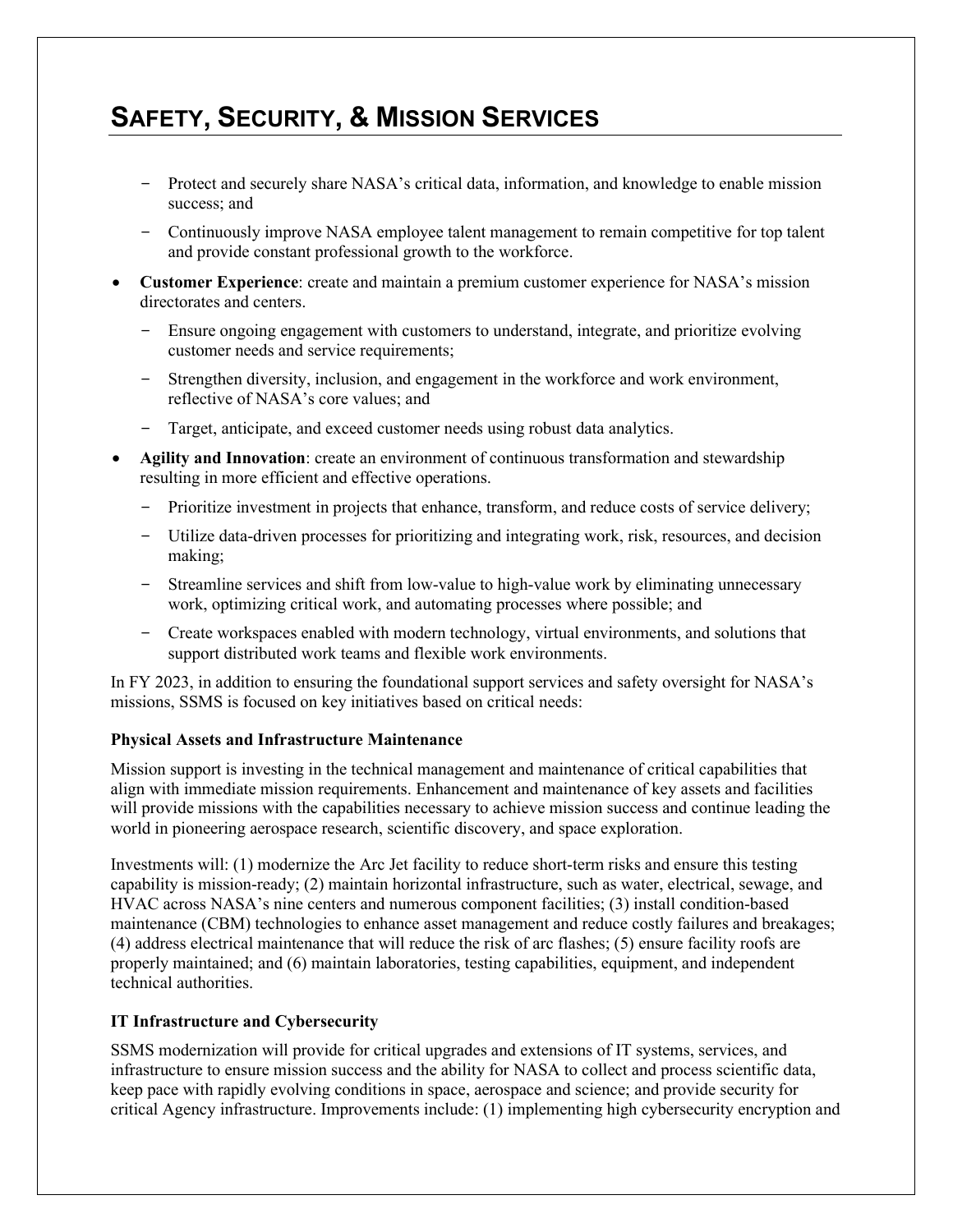credentialing to ensure protections for classified and highly sensitive data; (2) developing and adopting support for Future of Work applications that empower a hybrid and geographically dispersed workforce; (3) expanding and improving networks to ensure secure and high-speed accessibility; (4) decommissioning physical data centers to transition to cloud operations; and (5) licensing and software upgrades to enhanced security and operational capability.

### **Agency-Wide Security**

Security infrastructure enables mission operations by supporting onboarding and offboarding of critical staff; protecting national assets and data; supporting visitation of scientists, partners, and dignitaries; and maintaining compliance with state and Federal regulations. Increases in NASA security infrastructure will provide for: (1) fire safety upgrades to ensure protections for Agency employees and the public; (2) access control upgrades to protect NASA sites and facilities; (3) security system upgrades to integrate with national information systems; and (4) on-boarding and off-boarding process improvements, including badging, background checks, Personal Identity Verification (PIV) systems, and physical access infrastructure at sites and facilities, such as the Enterprise Physical Access Control System (EPACS).

#### **Health and Safety**

NASA uses independent technical authority oversight and approval to ensure health and safety standards while conducting mission activities that are often unprecedented engineering feats and dangerous space operations. Additional funds will ensure Health and Medical Technical Authority (HMTA) has the personnel and equipment needed to support human landing systems, system integration with the lunar gateway projects, and the lunar terrain vehicle development. These are critical programs that support NASA's goals, including exploring deeper into space.

### **Diversity, Equity, Inclusion, and Access (DEIA)**

NASA continues to prioritize internal DEIA for NASA employees, applicants, and workplaces, as well as external efforts to identify and remove systemic barriers to doing business with NASA and accessing NASA resources and information. NASA continues to implement an internal DEIA strategic plan to maintain a culture and workplace that hires, engages, and retains a diverse workforce. Employees optimally perform and thrive in an environment where they may fully participate; contribute; feel they belong and can be authentic; and are protected from discrimination, harassment, or retaliation. NASA is maturing its Equity Action Plan to embed fairness in decision-making processes and address barriers in policies and programs. To advance external equity, NASA's focus areas include its procurements and grant programs, its activities in support of STEM careers and its dissemination of Earth observation data. To advance internal DEIA, NASA is focused on data collection and analysis; stakeholder engagement including private industry, academia, and affinity groups; and the development, implementation, evaluation, and refinement of new practices. Taken together, NASA is striving to lead by example across our Nation's science, engineering, and aerospace communities.

### **Mission Services and Capabilities (MSaC)**

MSaC provides enterprise solutions under three programs to meet workforce, infrastructure, information technology, and business operations requirements necessary to enable NASA's mission. MSaC ensures that critical Agency operations are effective, efficient, safe, and meet statutory, regulatory, and fiduciary responsibilities. These mission enabling services, capabilities, and related processes provide efficient and effective administration across all NASA centers.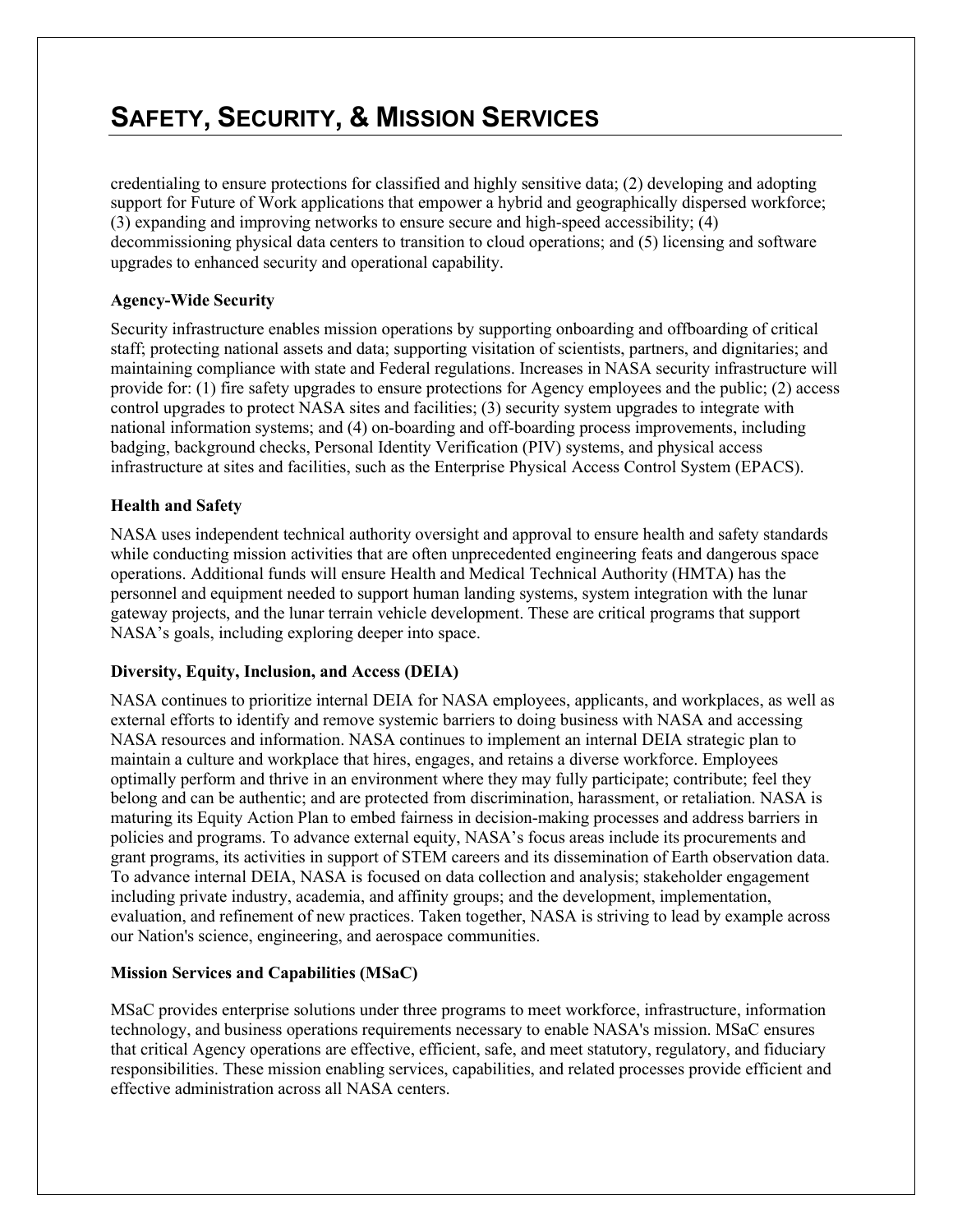- **Information Technology (IT)** provides the information services needed to fulfill NASA's multifaceted missions and operations. NASA's Information Technology Program helps improve Agency outcomes by accelerating results through tools that increase productivity, sharing NASA's data and discoveries, and increasing the quality, resiliency, and cost-effectiveness of its information systems. Reliable, adaptable, and secure cloud-based IT is increasingly important to NASA's mission portfolio because it is a key enabler for advances in science, technology, aeronautics, and space exploration.
- **Mission-Enabling Services (MES)** provides an enterprise approach to managing NASA business operations and mission support activities. Missions rely on these institutional services to provide the business with services and skilled staff required to accomplish their objectives. Enterprise management of these areas ensures that critical Agency operations are effective, efficient, and meet statutory, regulatory, and fiduciary responsibilities. Business services include financial management, human capital management, procurement, small business, legislative affairs, equal opportunity and diversity management, legal, communications, international and interagency relations, and protective services.
- **Infrastructure and Technical Capabilities (I&TC)** provides sustainment, operations, and maintenance for facilities and technical capabilities. The program also provides effective oversight and management of real property, environmental program activities, aircraft operations, and logistics functions. These capabilities enable NASA to meet statutory and regulatory responsibilities and ensures that the right infrastructure is available to meet mission requirements. This mission is accomplished through effective management of assets and capabilities, proactive coordination with NASA mission directorates, institutional planning, proactive deployment of sustainable practices, ongoing regulatory compliance, and reducing current and future infrastructure-related risks.

#### **Engineering, Safety, and Operations (ESO)**

ESO provides for the ongoing management and operations of NASA HQ, nine field centers, and component facilities under two programs that support scientific and engineering activities. They contribute to the reduction of program risks by ensuring that technical skills and assets are ready and available to meet program and project milestones; mission and research endeavors are technically and scientifically sound; and center practices are safe and reliable.

- **Agency Technical Authority (ATA)** provides the foundation for NASA's system of checks and balances, defined in NASA's Strategic Management and Governance Handbook, by providing independent technical authority over health, safety, and engineering requirements for the missions. Through independent analysis and deep subject matter expertise, ATA develops policy, designs procedural requirements, and provides recommendations to NASA's Administrator, mission directorates, center directors, and program managers, who are ultimately responsible for the safety and mission success of all NASA activities.
- **Center Engineering, Safety, and Operations** (CESO) ensures NASA's unique, technical, and innovative capabilities are mission-ready by supporting center-level institutional and technical capabilities through independent research, development projects, and maintenance of facilities, laboratories, and other mission-critical assets. CESO fulfills a key component of NASA's overall approach to risk management by providing center-level independent technical authority. Center-level oversight and reporting activities uphold the strategy and guidance from Agency Technical Authorities (ATAs), putting checks on safety, engineering, and mission assurance that are separate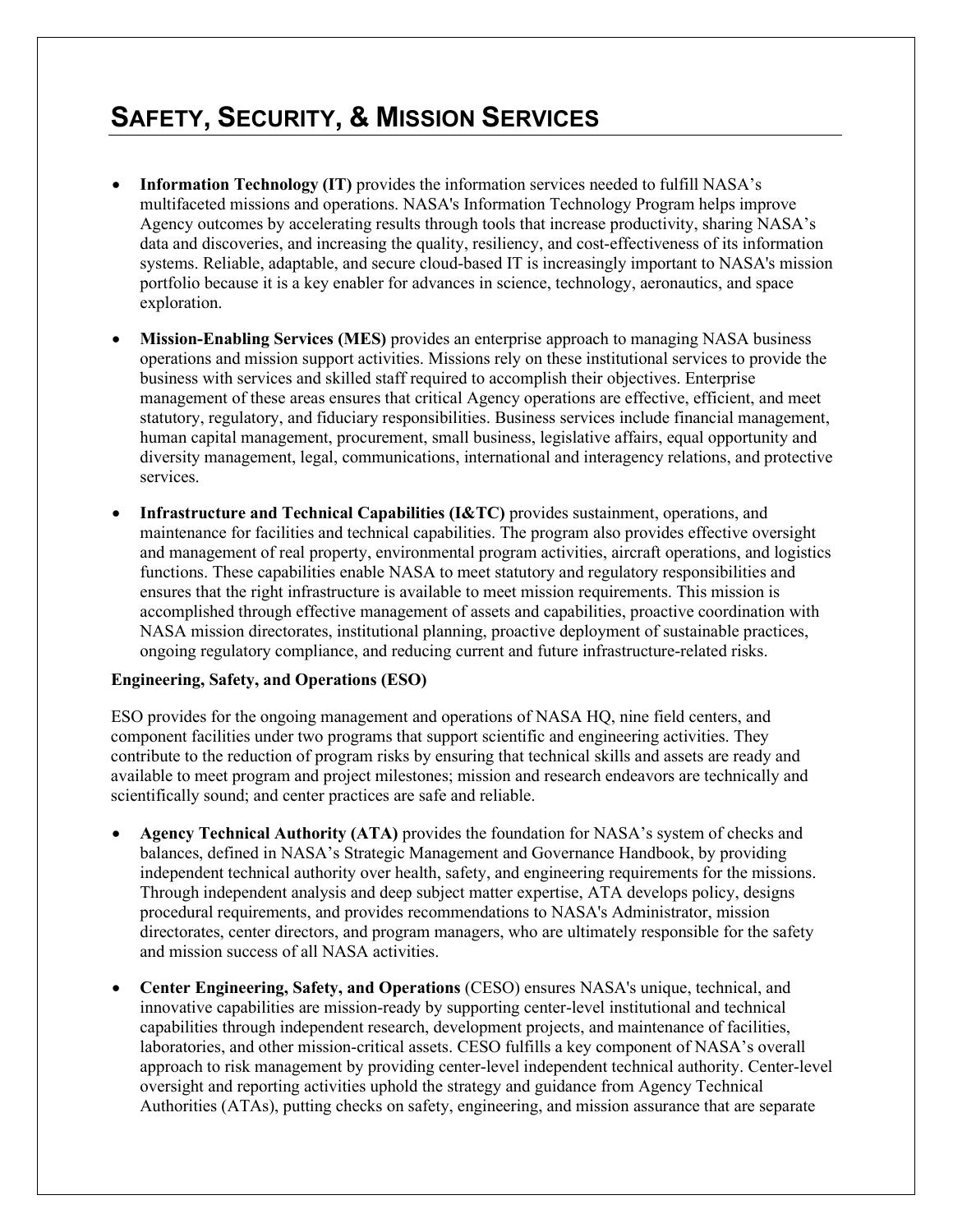from mission directorates. CESO funds NASA HQ operations, as well as center management activities, across the Agency. Institutional administration and operational safety programs allow centers the flexibility to address and manage conditions unique and specialized to their facilities. CESO also ensures that Agency policies and guidance are operationalized across centers with consistency and efficiency.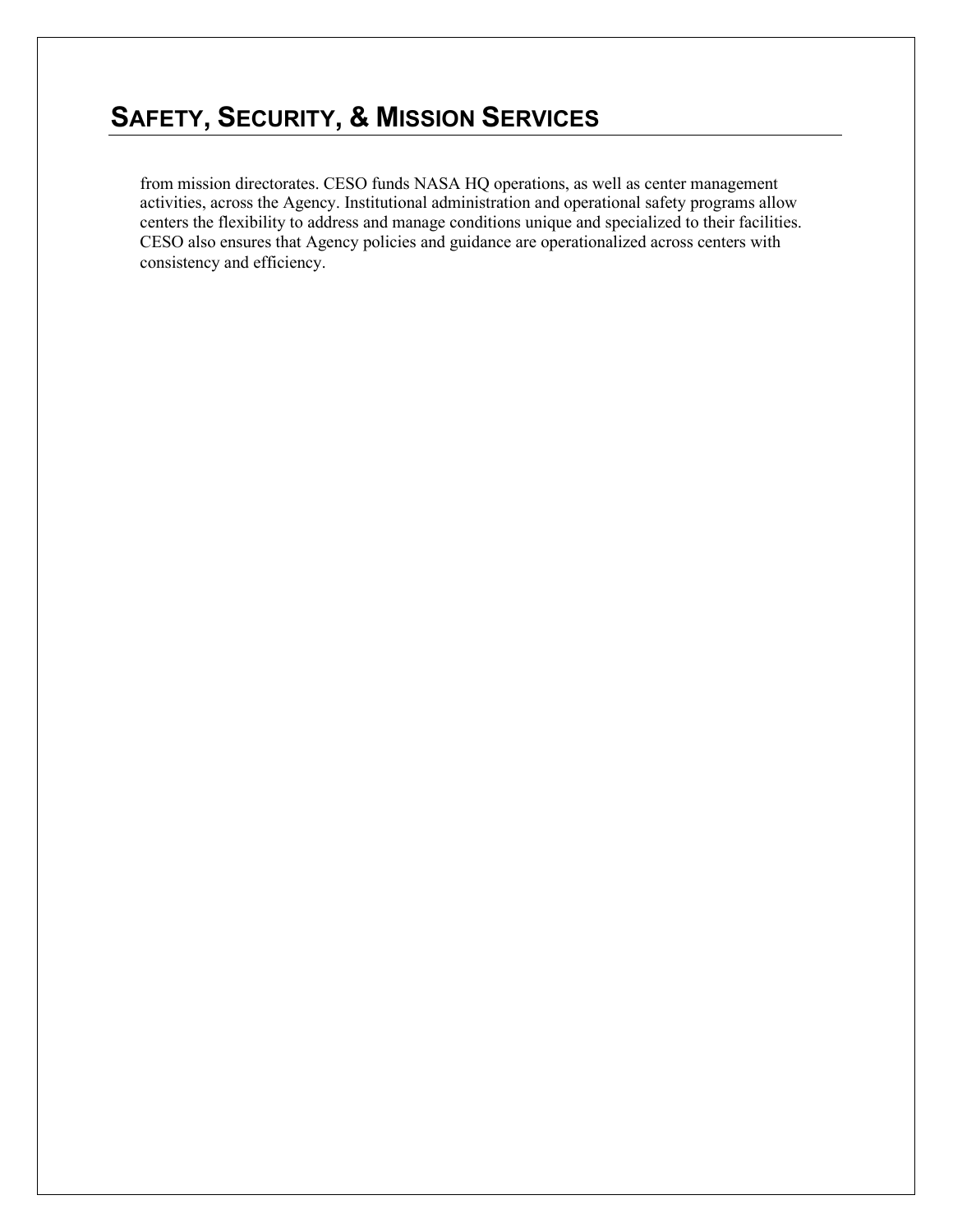# **CONSTRUCTION AND ENVIRONMENTAL COMPLIANCE RESTORATION**

| $(S \in M$ illions)                               |       |       |       | FY 2021 FY 2022 FY 2023 FY 2024 FY 2025 FY 2026 FY 2027 |       |       |       |
|---------------------------------------------------|-------|-------|-------|---------------------------------------------------------|-------|-------|-------|
| <b>Construction And Envrmtl Compl Restoration</b> | 445.8 | 390.3 | 424.3 | 432.8                                                   | 441.5 | 450.3 | 459.3 |
| <b>Construction of Facilities</b>                 |       |       | 348.1 |                                                         |       |       |       |
| Institutional CoF                                 |       |       | 240.6 |                                                         |       |       |       |
| <b>Exploration CoF</b>                            |       |       | 86.2  |                                                         |       |       |       |
| Space Operations CoF                              |       |       | 21.3  |                                                         |       |       |       |
| <b>Environmental Compliance and Restoration</b>   |       |       | 76.2  |                                                         |       |       |       |

*FY 2021 reflects funding amounts specified in Public Law 116-260, Consolidated Appropriations Act, 2021, as adjusted by NASA's FY 2021 Operating Plan, December 2021.*

*Full-year appropriations for FY 2022 were not enacted at the time this budget was prepared. Therefore, the FY 2022 column reflects the FY 2022 President's Budget Request.*

Construction & Environmental Compliance Restoration (CECR) provides for capital repairs and improvements to NASA's infrastructure and environmental compliance and restoration activities. With installations in 14 states, NASA collectively manages an inventory of more than 5,000 buildings and structures. CECR funds repair, replacement, and modernization of NASA's infrastructure. The FY 2023 budget provides for vital repair and construction work to ensure NASA's physical assets are safe, reliable, and mission-ready.

**Institutional Construction of Facilities (CoF)** ensures that NASA's physical infrastructure is in sufficient condition to enable execution of Agency missions, and includes utility systems, roads, facilities, and associated equipment. Institutional CoF also funds activities that support the overall Agency goals of reducing operating costs, maintenance obligations, and utility usage through demolition and energy savings projects.

NASA's Institutional CoF program for FY 2023 includes three discrete projects, 11 minor projects, three energy savings investment projects, and numerous demolition projects, along with facility planning and design:

- **Discrete Projects:** Replace the vital Wallops Island Causeway Bridge that is the single point of access to Wallops Island, a component facility of Goddard Space Flight Center (GSFC); construct the Aircraft Logistics and Operations Facility at Johnson Space Center (JSC) to consolidate and modernize existing, critical facilities; and replace the electrical distribution equipment in South Wing of the Operations and Checkout (O&C) Building at Kennedy Space Center (KSC).
- **Minor Projects**: Institutional CoF will spend an estimated \$63 million on minor projects in FY 2023, prioritized based on asset criticality and mission urgency. NASA may reprioritize some projects, depending on final allocations from Congress and evolving mission requirements and asset conditions.
- **Energy Savings Investments:** Institutional CoF will spend an estimated \$8.0 million on energy savings investments in FY 2023, resulting in an estimated \$0.7 million in avoided utilities